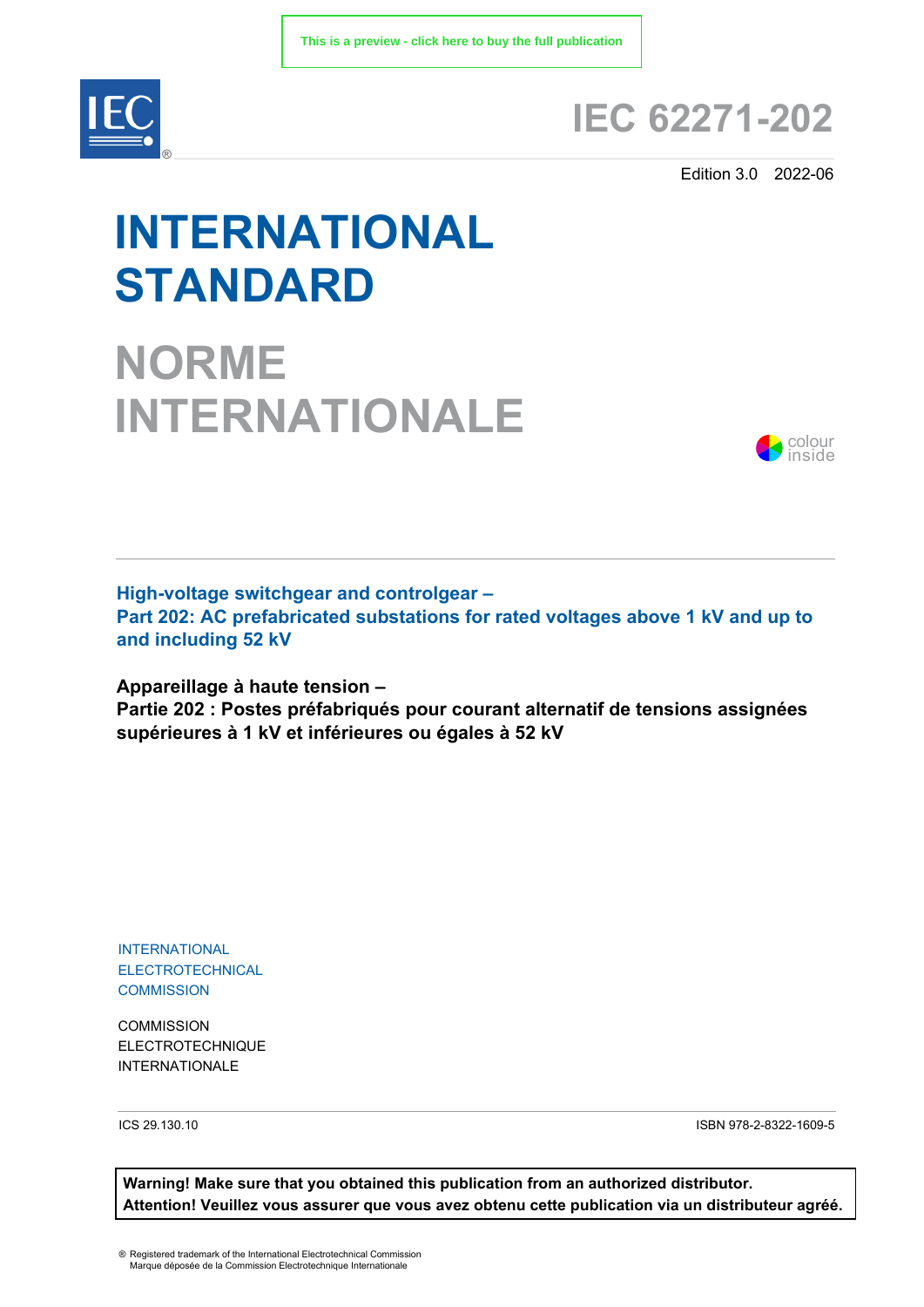$-2-$ 

IEC 62271-202:2022 © IEC 2022

# CONTENTS

| 1 |                |  |                                                                   |  |  |
|---|----------------|--|-------------------------------------------------------------------|--|--|
| 2 |                |  |                                                                   |  |  |
| 3 |                |  |                                                                   |  |  |
|   | 3.1            |  |                                                                   |  |  |
|   | 3.2            |  |                                                                   |  |  |
|   | 3.3            |  |                                                                   |  |  |
|   | 3.4            |  |                                                                   |  |  |
|   | 3.5            |  |                                                                   |  |  |
|   | 3.6            |  |                                                                   |  |  |
|   | 3.7            |  |                                                                   |  |  |
|   | 3.8            |  |                                                                   |  |  |
| 4 |                |  |                                                                   |  |  |
|   | 4.1            |  |                                                                   |  |  |
|   | 4.1.1          |  |                                                                   |  |  |
|   | 4.1.2          |  |                                                                   |  |  |
|   | 4.1.3          |  |                                                                   |  |  |
|   | 4.1.101        |  |                                                                   |  |  |
|   | 4.1.102        |  |                                                                   |  |  |
|   | 4.2            |  |                                                                   |  |  |
|   | 4.2.1          |  |                                                                   |  |  |
|   | 4.2.2          |  |                                                                   |  |  |
|   | 4.2.3<br>4.2.4 |  |                                                                   |  |  |
|   | 4.2.5          |  |                                                                   |  |  |
|   | 4.2.6          |  |                                                                   |  |  |
|   | 4.2.7          |  |                                                                   |  |  |
| 5 |                |  |                                                                   |  |  |
|   | 5.1            |  |                                                                   |  |  |
|   | 5.2            |  |                                                                   |  |  |
|   | 5.3            |  |                                                                   |  |  |
|   |                |  |                                                                   |  |  |
|   | 5.4            |  |                                                                   |  |  |
|   | 5.5            |  |                                                                   |  |  |
|   | 5.6            |  |                                                                   |  |  |
|   | 5.6.101        |  | Rated short-time withstand current of high-voltage switchgear and |  |  |
|   | 5.6.102        |  |                                                                   |  |  |
|   | 5.6.103        |  | Rated short-time withstand currents of low-voltage switchgear and |  |  |
|   | 5.7            |  |                                                                   |  |  |
|   | 5.7.101        |  |                                                                   |  |  |
|   | 5.7.102        |  | Rated peak withstand currents of low-voltage switchgear and       |  |  |
|   | 5.8            |  |                                                                   |  |  |
|   |                |  |                                                                   |  |  |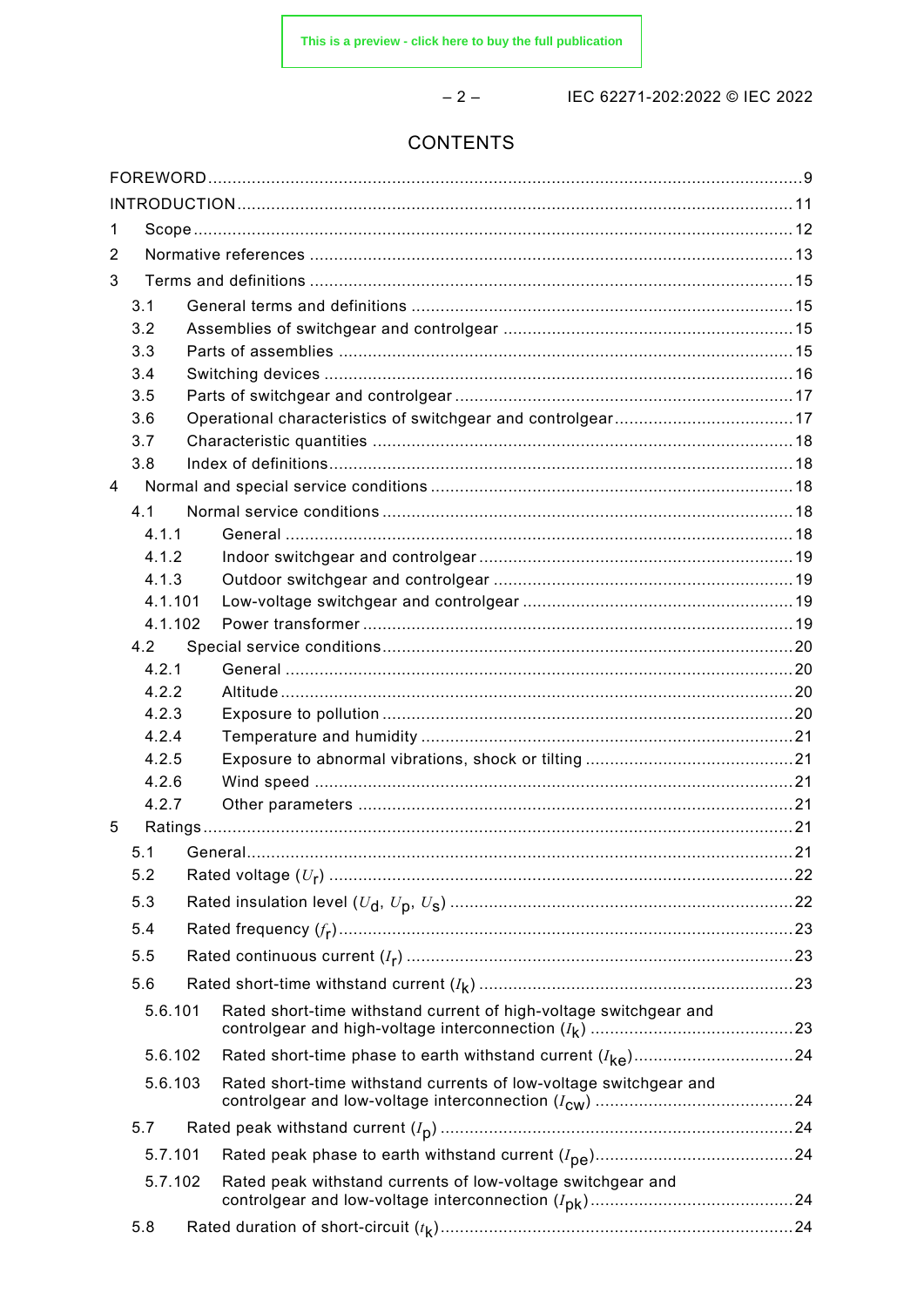IEC 62271-202:2022 © IEC 2022 – 3 –

|   | 5.8.101      |                                                                            |  |
|---|--------------|----------------------------------------------------------------------------|--|
|   | 5.8.102      |                                                                            |  |
|   | 5.8.103      | Rated duration of short-circuits for low-voltage switchgear and            |  |
|   |              |                                                                            |  |
|   | 5.8.104      | Rated duration of short-circuits for power transformers25                  |  |
|   | 5.9          |                                                                            |  |
|   | 5.10         |                                                                            |  |
|   | 5.11         | Rated pressure of compressed gas supply for controlled pressure systems 25 |  |
|   | 5.101        | Rated power of prefabricated substation and class of enclosure 25          |  |
|   | 5.101.1      |                                                                            |  |
|   | 5.101.2      |                                                                            |  |
|   |              |                                                                            |  |
|   | 5.102.1      |                                                                            |  |
|   | 5.102.2      |                                                                            |  |
|   | 5.102.3      |                                                                            |  |
|   | 5.102.4      |                                                                            |  |
| 6 |              |                                                                            |  |
|   | 6.1          |                                                                            |  |
|   | 6.2          |                                                                            |  |
|   | 6.3          |                                                                            |  |
|   | 6.4          |                                                                            |  |
|   | 6.4.1        |                                                                            |  |
|   | 6.4.2        |                                                                            |  |
|   | 6.4.3        |                                                                            |  |
|   | 6.5          |                                                                            |  |
|   | 6.6          |                                                                            |  |
|   | 6.7          | Independent unlatched operation (independent manual or power operation) 31 |  |
|   | 6.8          |                                                                            |  |
|   | 6.9          |                                                                            |  |
|   | 6.10         |                                                                            |  |
|   | 6.11         |                                                                            |  |
|   | 6.12         |                                                                            |  |
|   | 6.13         |                                                                            |  |
|   | 6.14         |                                                                            |  |
|   | 6.15         |                                                                            |  |
|   | 6.16         |                                                                            |  |
|   | 6.17         |                                                                            |  |
|   | 6.18         |                                                                            |  |
|   | 6.19<br>6.20 |                                                                            |  |
|   | 6.21         |                                                                            |  |
|   | 6.22         |                                                                            |  |
|   | 6.101        | Protection of the prefabricated substation against mechanical stress33     |  |
|   | 6.102        |                                                                            |  |
|   | 6.103        |                                                                            |  |
|   |              |                                                                            |  |
|   | 6.104.1      |                                                                            |  |
|   | 6.104.2      |                                                                            |  |
|   |              |                                                                            |  |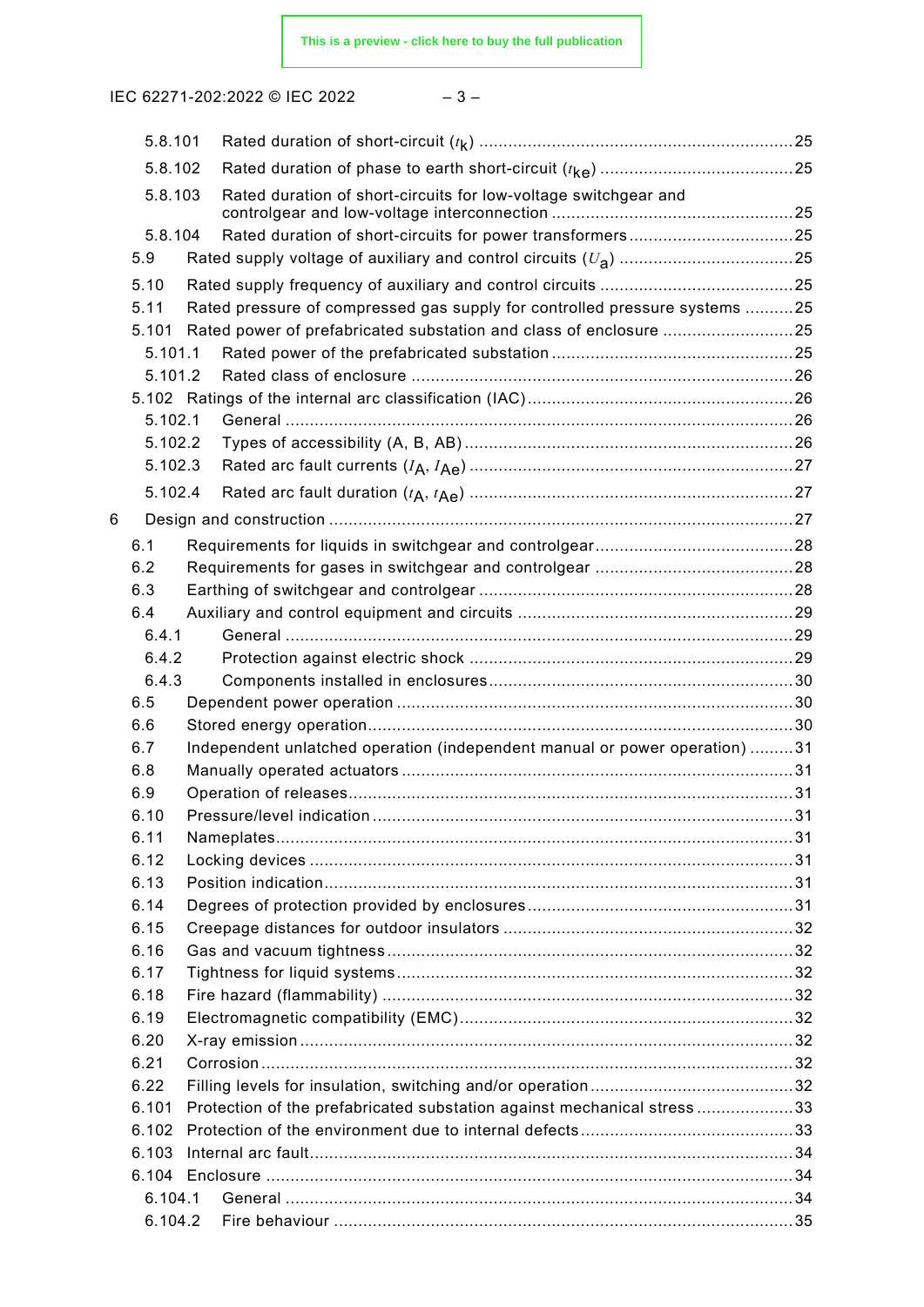# – 4 – IEC 62271-202:2022 © IEC 2022

|   | 6.104.3 |                                                                           |  |
|---|---------|---------------------------------------------------------------------------|--|
|   | 6.104.4 |                                                                           |  |
|   | 6.104.5 |                                                                           |  |
|   | 6.104.6 |                                                                           |  |
|   |         |                                                                           |  |
|   | 6.105.1 |                                                                           |  |
|   | 6.105.2 |                                                                           |  |
|   | 6.105.3 |                                                                           |  |
|   | 6.105.4 |                                                                           |  |
|   | 6.105.5 | Provisions for on-site assembly of prefabricated substation38             |  |
|   |         |                                                                           |  |
|   | 6.107   |                                                                           |  |
|   |         |                                                                           |  |
| 7 |         |                                                                           |  |
|   | 7.1     |                                                                           |  |
|   | 7.1.1   |                                                                           |  |
|   | 7.1.2   |                                                                           |  |
|   | 7.1.3   |                                                                           |  |
|   | 7.2     |                                                                           |  |
|   | 7.2.1   |                                                                           |  |
|   | 7.2.2   |                                                                           |  |
|   | 7.2.3   |                                                                           |  |
|   | 7.2.4   |                                                                           |  |
|   | 7.2.5   |                                                                           |  |
|   | 7.2.6   |                                                                           |  |
|   | 7.2.7   |                                                                           |  |
|   | 7.2.8   |                                                                           |  |
|   | 7.2.9   |                                                                           |  |
|   | 7.2.10  |                                                                           |  |
|   | 7.2.11  |                                                                           |  |
|   | 7.2.12  |                                                                           |  |
|   | 7.2.101 |                                                                           |  |
|   | 7.2.102 |                                                                           |  |
|   | 7.3     |                                                                           |  |
|   | 7.4     |                                                                           |  |
|   | 7.4.1   | Measurement of the resistance of auxiliary contacts class 1 and class 244 |  |
|   | 7.4.2   | Measurement of the resistance of auxiliary contacts class 3 44            |  |
|   | 7.4.3   |                                                                           |  |
|   | 7.4.4   | Resistance measurement of contacts and connections in the main            |  |
|   | 7.5     |                                                                           |  |
|   | 7.5.101 |                                                                           |  |
|   | 7.5.102 |                                                                           |  |
|   | 7.5.103 |                                                                           |  |
|   | 7.5.104 |                                                                           |  |
|   | 7.5.105 |                                                                           |  |
|   | 7.5.106 |                                                                           |  |
|   | 7.6     |                                                                           |  |
|   | 7.7     |                                                                           |  |
|   |         |                                                                           |  |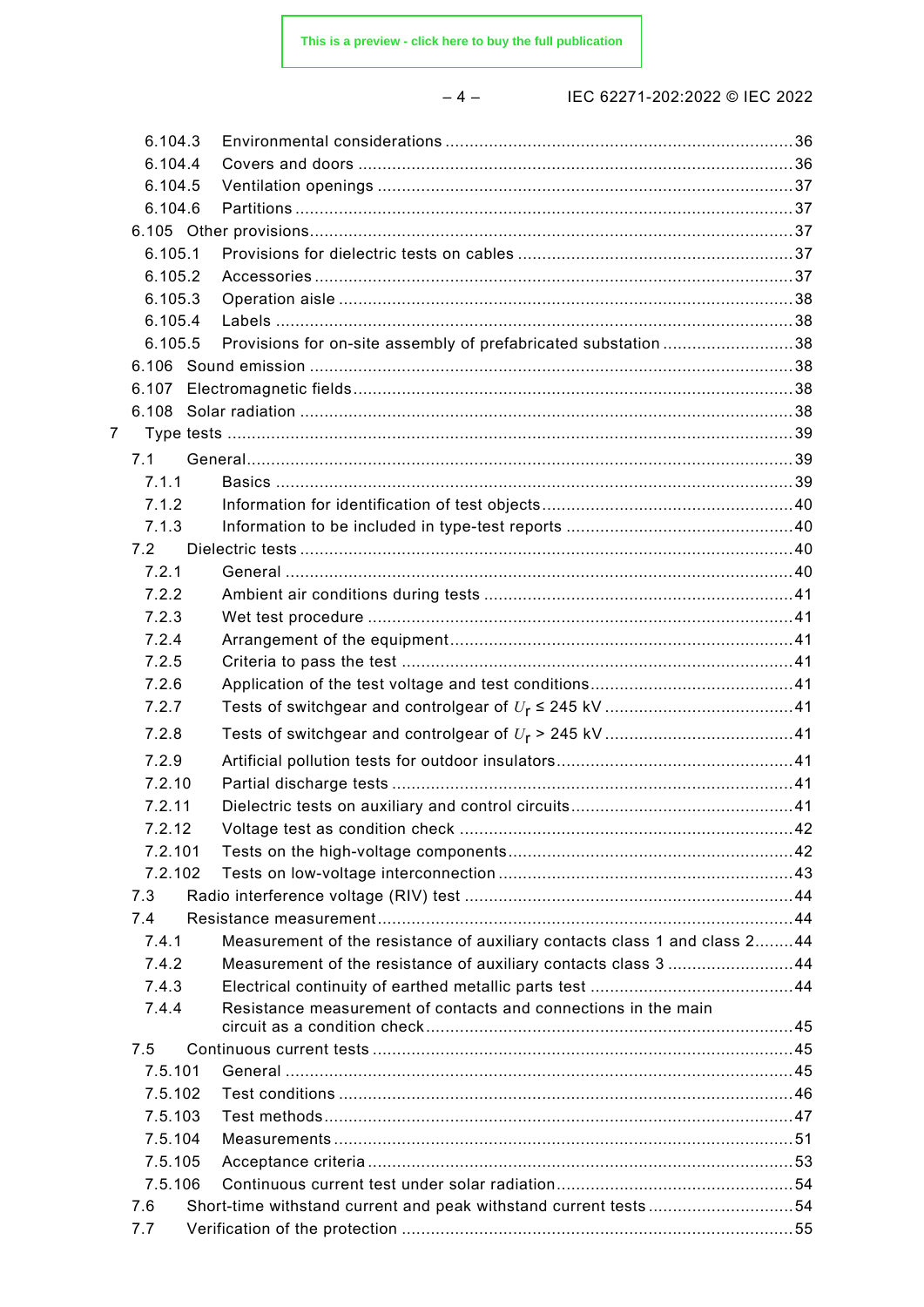IEC 62271-202:2022 © IEC 2022

$$
-5- \nonumber\\
$$

|   | 7.8     |                                                                               |  |
|---|---------|-------------------------------------------------------------------------------|--|
|   | 7.9     |                                                                               |  |
|   | 7.10    |                                                                               |  |
|   | 7.10.1  |                                                                               |  |
|   | 7.10.2  |                                                                               |  |
|   | 7.10.3  | Verification of the operational characteristics of auxiliary contacts56       |  |
|   | 7.10.4  |                                                                               |  |
|   | 7.10.5  |                                                                               |  |
|   | 7.11    |                                                                               |  |
|   | 7.101   |                                                                               |  |
|   | 7.101.1 |                                                                               |  |
|   | 7.101.2 |                                                                               |  |
|   | 7.101.3 |                                                                               |  |
|   | 7.101.4 |                                                                               |  |
|   |         |                                                                               |  |
|   | 7.102.1 |                                                                               |  |
|   | 7.102.2 |                                                                               |  |
|   | 7.102.3 |                                                                               |  |
|   | 7.102.4 |                                                                               |  |
|   | 7.102.5 |                                                                               |  |
|   | 7.102.6 |                                                                               |  |
|   | 7.102.7 |                                                                               |  |
|   |         |                                                                               |  |
| 8 |         |                                                                               |  |
|   | 8.1     |                                                                               |  |
|   | 8.2     |                                                                               |  |
|   | 8.3     |                                                                               |  |
|   | 8.3.1   | Inspection of auxiliary and control circuits, and verification of conformity  |  |
|   |         |                                                                               |  |
|   | 8.3.2   |                                                                               |  |
|   | 8.3.3   |                                                                               |  |
|   | 8.3.4   |                                                                               |  |
|   | 8.4     |                                                                               |  |
|   | 8.5     |                                                                               |  |
|   | 8.6     |                                                                               |  |
|   | 8.101   |                                                                               |  |
|   | 8.102   |                                                                               |  |
| 9 |         | Guide to the selection of switchgear and controlgear (informative) 62         |  |
|   | 9.101   |                                                                               |  |
|   | 9.102   |                                                                               |  |
|   | 9.103   |                                                                               |  |
|   | 9.104   |                                                                               |  |
|   | 9.104.1 |                                                                               |  |
|   | 9.104.2 |                                                                               |  |
|   | 9.104.3 |                                                                               |  |
|   | 9.104.4 |                                                                               |  |
|   | 9.104.5 |                                                                               |  |
|   |         |                                                                               |  |
|   |         | 10 Information to be given with enquiries, tenders and orders (informative)73 |  |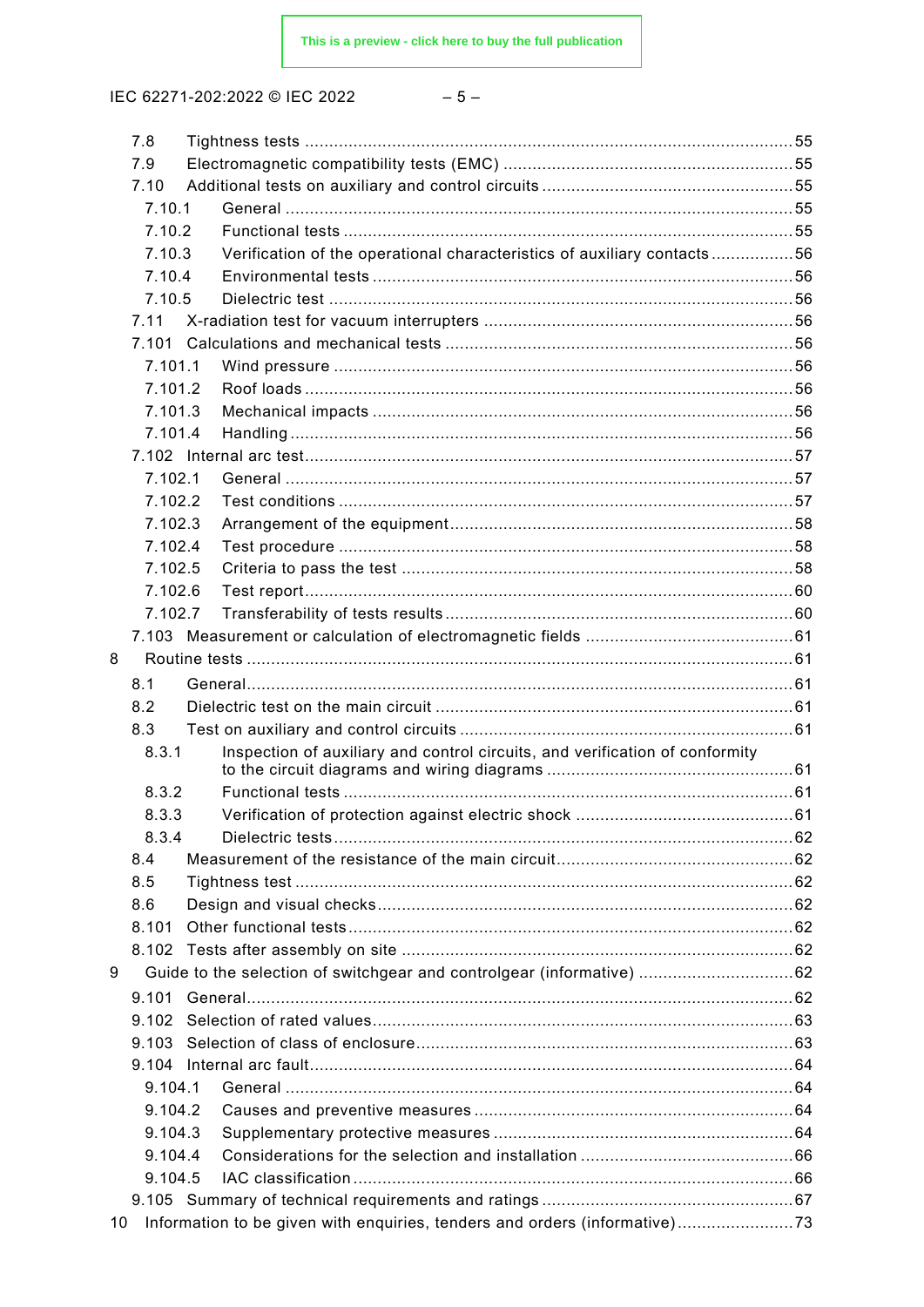| × | ۰. |
|---|----|
|---|----|

IEC 62271-202:2022 © IEC 2022

| 10.2       |                                                                                           |  |
|------------|-------------------------------------------------------------------------------------------|--|
|            |                                                                                           |  |
| 10.3       |                                                                                           |  |
|            | 11 Transport, storage, installation, operating instructions and maintenance74             |  |
| 11.1       |                                                                                           |  |
| 11.2       |                                                                                           |  |
| 11.3       |                                                                                           |  |
| 11.3.1     |                                                                                           |  |
| 11.3.2     |                                                                                           |  |
| 11.3.3     |                                                                                           |  |
| 11.3.4     |                                                                                           |  |
| 11.3.5     |                                                                                           |  |
| 11.3.6     | Information about gas and gas mixtures for controlled and closed                          |  |
| 11.3.7     |                                                                                           |  |
| 11.3.8     |                                                                                           |  |
| 11.3.9     |                                                                                           |  |
| 11.4       |                                                                                           |  |
| 11.5       |                                                                                           |  |
|            |                                                                                           |  |
|            |                                                                                           |  |
|            |                                                                                           |  |
|            |                                                                                           |  |
|            |                                                                                           |  |
|            |                                                                                           |  |
|            |                                                                                           |  |
|            | Annex A (normative) Internal arc fault - Method to verify the internal arc classification |  |
|            |                                                                                           |  |
|            |                                                                                           |  |
| A.1        |                                                                                           |  |
| A.2        |                                                                                           |  |
| A.3        |                                                                                           |  |
| A.3.1      |                                                                                           |  |
| A.3.2      |                                                                                           |  |
| A.4<br>A.5 |                                                                                           |  |
| A.6        |                                                                                           |  |
|            |                                                                                           |  |
|            | Annex B (normative) Test to verify the sound level of a high-voltage/low-voltage          |  |
| B.1        |                                                                                           |  |
| B.2        |                                                                                           |  |
| B.3        |                                                                                           |  |
| B.4        |                                                                                           |  |
| B.5        |                                                                                           |  |
|            |                                                                                           |  |
| C.1        | Test for the verification of the resistance to mechanical impact94                        |  |
| C.2        | Apparatus for the verification of the protection against mechanical damage 94             |  |
|            |                                                                                           |  |
| D.1        |                                                                                           |  |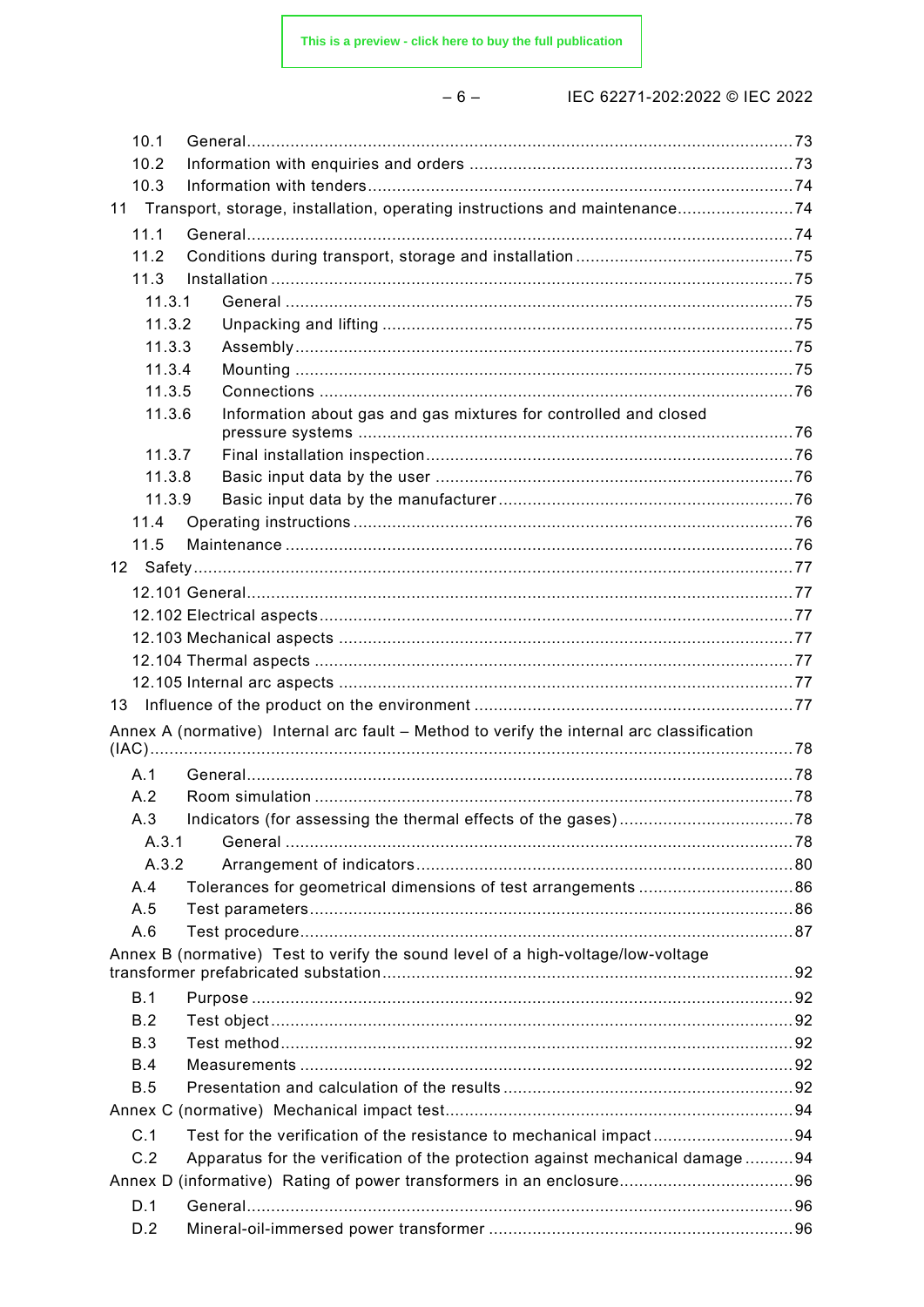IEC 62271-202:2022 © IEC 2022 – 7 –

| D.3                                                                                           |  |
|-----------------------------------------------------------------------------------------------|--|
| D.4                                                                                           |  |
|                                                                                               |  |
|                                                                                               |  |
| F.1                                                                                           |  |
| F.1.1                                                                                         |  |
| F.1.2<br>F.2                                                                                  |  |
| Annex G (informative) Evaluation of the impact of solar radiation - Simulated solar           |  |
|                                                                                               |  |
| G.1                                                                                           |  |
| G.2                                                                                           |  |
| G.2.1                                                                                         |  |
| G.2.2                                                                                         |  |
| G.2.3                                                                                         |  |
| G.2.4                                                                                         |  |
| G.3                                                                                           |  |
| Evaluation of solar radiation effects on the temperature rise of power<br>G.3.1               |  |
| Evaluation of solar radiation effects on the temperature rise of<br>G.3.2                     |  |
|                                                                                               |  |
| G.4                                                                                           |  |
| Annex H (informative) Installation conditions of electronic equipment 114                     |  |
| H.1                                                                                           |  |
| H.2                                                                                           |  |
| Application of air temperature measurements inside the prefabricated<br>H.3                   |  |
|                                                                                               |  |
|                                                                                               |  |
| Figure 1 – Measurement of power transformer temperature rise in ambient air: $\Delta t_1$ 46  |  |
| Figure 2 – Measurement of power transformer temperature rise in an enclosure: $\Delta t_2$ 46 |  |
|                                                                                               |  |
| Figure 4 – Diagram of the continuous current test alternative method 49                       |  |
|                                                                                               |  |
| Figure 6 - Example of air temperature measurement locations inside a non-walk-in              |  |
|                                                                                               |  |
|                                                                                               |  |
|                                                                                               |  |
|                                                                                               |  |
| Figure A.4 – Selection of tests on high-voltage switchgear and controlgear for                |  |
| Figure A.5 - Selection of tests on high-voltage switchgear and controlgear for                |  |
|                                                                                               |  |
| Figure A.6 - Selection of tests on high-voltage interconnections for class IAC-A89            |  |
| Figure A.7 - Selection of tests on high-voltage interconnections for class IAC-B90            |  |
|                                                                                               |  |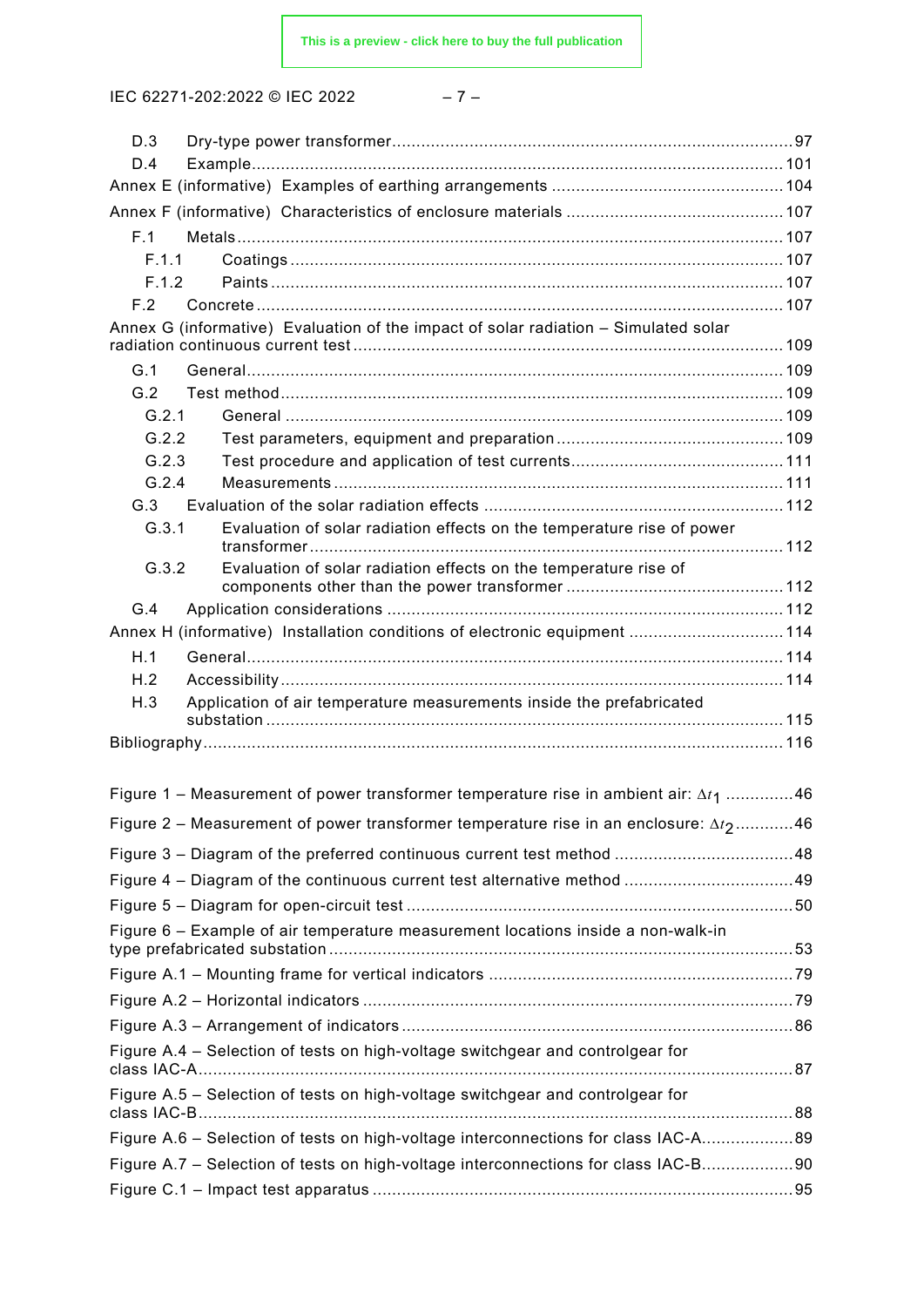|--|--|--|

# – 8 – IEC 62271-202:2022 © IEC 2022

| Figure D.1 - Mineral-oil-immersed power transformer load factor inside of the<br>enclosure related to ambient air at the location and top-oil and winding temperature |  |
|-----------------------------------------------------------------------------------------------------------------------------------------------------------------------|--|
| Figure D.2 - Dry-type power transformer load factor outside of the enclosure                                                                                          |  |
| Figure D.3 - Insulation class 105 °C (A) dry-type power transformers load factor in an                                                                                |  |
| Figure D.4 - Insulation class 120 °C (E) dry-type power transformers load factor in an                                                                                |  |
| Figure D.5 - Insulation class 130 °C (B) dry-type power transformers load factor in an                                                                                |  |
| Figure D.6 - Insulation class 155 °C (F) dry-type power transformers load factor in an                                                                                |  |
| Figure D.7 - Insulation class 180 °C (H) dry-type power transformers load factor in an                                                                                |  |
| Figure D.8 - Insulation class 200 °C (H) dry-type power transformers load factor in an                                                                                |  |
| Figure D.9 - Insulation class 220 °C (H) dry-type power transformers load factor in an                                                                                |  |
|                                                                                                                                                                       |  |
|                                                                                                                                                                       |  |
| Figure E.3 - Example with the framework serving as part of the main earthing                                                                                          |  |
| Figure G.1 - Indicative arrangement of laboratory radiation sources (e.g. radiant heat                                                                                |  |
|                                                                                                                                                                       |  |
|                                                                                                                                                                       |  |
| Table 3 - Locations, causes and examples of measures decreasing the probability of                                                                                    |  |
| Table 4 - Single phase-to-earth arc fault current depending on the network neutral                                                                                    |  |
| Table 5 - Summary of technical requirements, characteristics and ratings relevant for                                                                                 |  |
|                                                                                                                                                                       |  |
|                                                                                                                                                                       |  |
|                                                                                                                                                                       |  |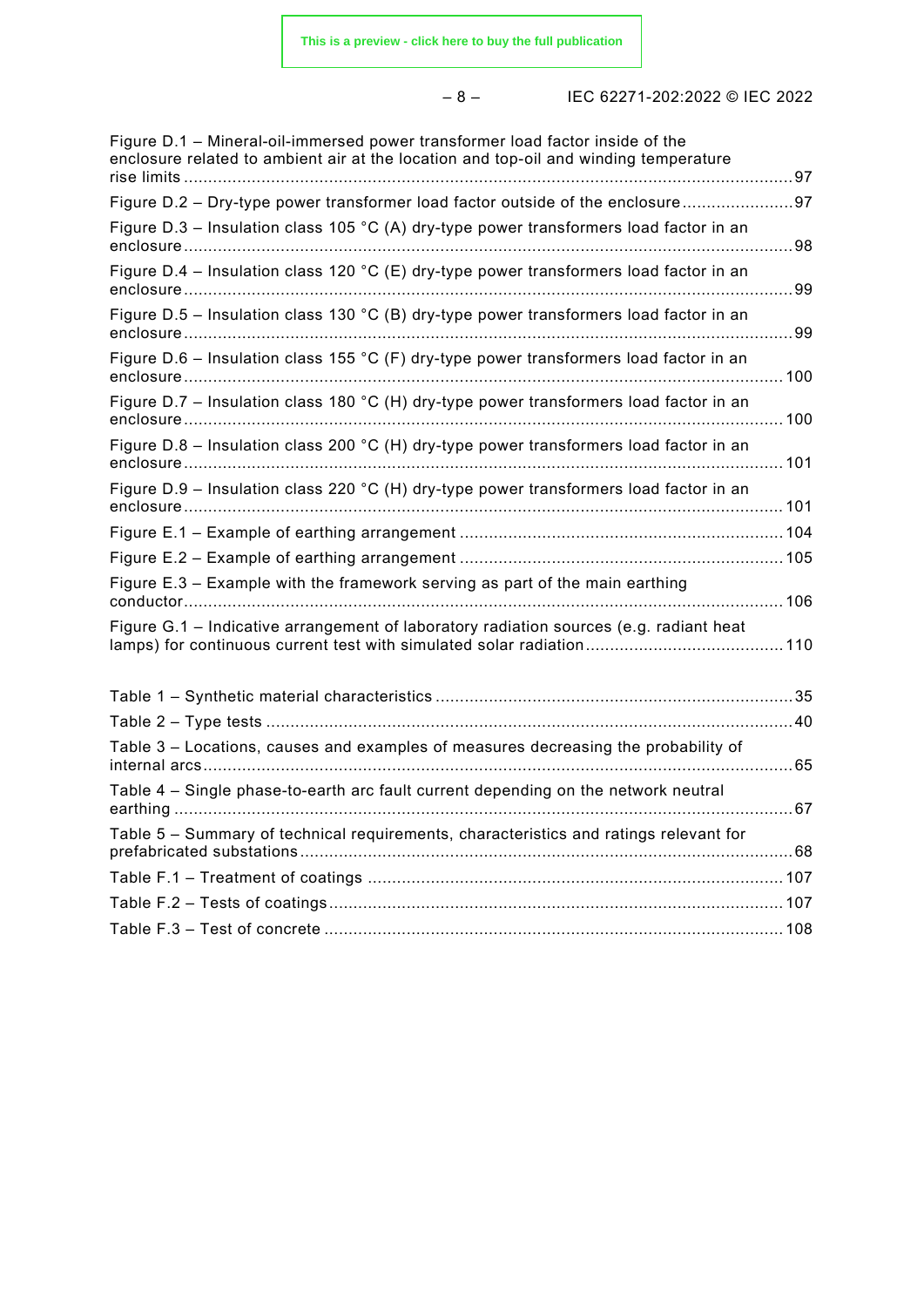IEC 62271-202:2022 © IEC 2022  $-9-$ 

#### INTERNATIONAL ELECTROTECHNICAL COMMISSION

\_\_\_\_\_\_\_\_\_\_\_\_

#### **HIGH-VOLTAGE SWITCHGEAR AND CONTROLGEAR –**

#### **Part 202: AC prefabricated substations for rated voltages above 1 kV and up to and including 52 kV**

#### FOREWORD

- <span id="page-8-0"></span>1) The International Electrotechnical Commission (IEC) is a worldwide organization for standardization comprising all national electrotechnical committees (IEC National Committees). The object of IEC is to promote international co-operation on all questions concerning standardization in the electrical and electronic fields. To this end and in addition to other activities, IEC publishes International Standards, Technical Specifications, Technical Reports, Publicly Available Specifications (PAS) and Guides (hereafter referred to as "IEC Publication(s)"). Their preparation is entrusted to technical committees; any IEC National Committee interested in the subject dealt with may participate in this preparatory work. International, governmental and non-governmental organizations liaising with the IEC also participate in this preparation. IEC collaborates closely with the International Organization for Standardization (ISO) in accordance with conditions determined by agreement between the two organizations.
- 2) The formal decisions or agreements of IEC on technical matters express, as nearly as possible, an international consensus of opinion on the relevant subjects since each technical committee has representation from all interested IEC National Committees.
- 3) IEC Publications have the form of recommendations for international use and are accepted by IEC National Committees in that sense. While all reasonable efforts are made to ensure that the technical content of IEC Publications is accurate, IEC cannot be held responsible for the way in which they are used or for any misinterpretation by any end user.
- 4) In order to promote international uniformity, IEC National Committees undertake to apply IEC Publications transparently to the maximum extent possible in their national and regional publications. Any divergence between any IEC Publication and the corresponding national or regional publication shall be clearly indicated in the latter.
- 5) IEC itself does not provide any attestation of conformity. Independent certification bodies provide conformity assessment services and, in some areas, access to IEC marks of conformity. IEC is not responsible for any services carried out by independent certification bodies.
- 6) All users should ensure that they have the latest edition of this publication.
- 7) No liability shall attach to IEC or its directors, employees, servants or agents including individual experts and members of its technical committees and IEC National Committees for any personal injury, property damage or other damage of any nature whatsoever, whether direct or indirect, or for costs (including legal fees) and expenses arising out of the publication, use of, or reliance upon, this IEC Publication or any other IEC Publications.
- 8) Attention is drawn to the Normative references cited in this publication. Use of the referenced publications is indispensable for the correct application of this publication.
- 9) Attention is drawn to the possibility that some of the elements of this IEC Publication may be the subject of patent rights. IEC shall not be held responsible for identifying any or all such patent rights.

IEC 62271-202 has been prepared by subcommittee 17C: Assemblies, of IEC technical committee 17: High-voltage switchgear and controlgear. It is an International Standard.

This third edition cancels and replaces the second edition published in 2014. This edition constitutes a technical revision.

This edition includes the following significant technical changes with respect to the previous edition:

- a) the whole document contents and structure are reviewed with due consideration of IEC 62271-1:2017;
- b) modification of the title and scope to include high-voltage switchgear prefabricated substations;
- c) inclusion of CEADS as a possible component of MV/LV prefabricated substation;
- d) in 7.2.101, the possible influence of surrounding elements on the dielectric performance of high-voltage components as high-voltage switchgear and controlgear and high-voltage interconnections non-metal-enclosed or without earthed screen are now considered;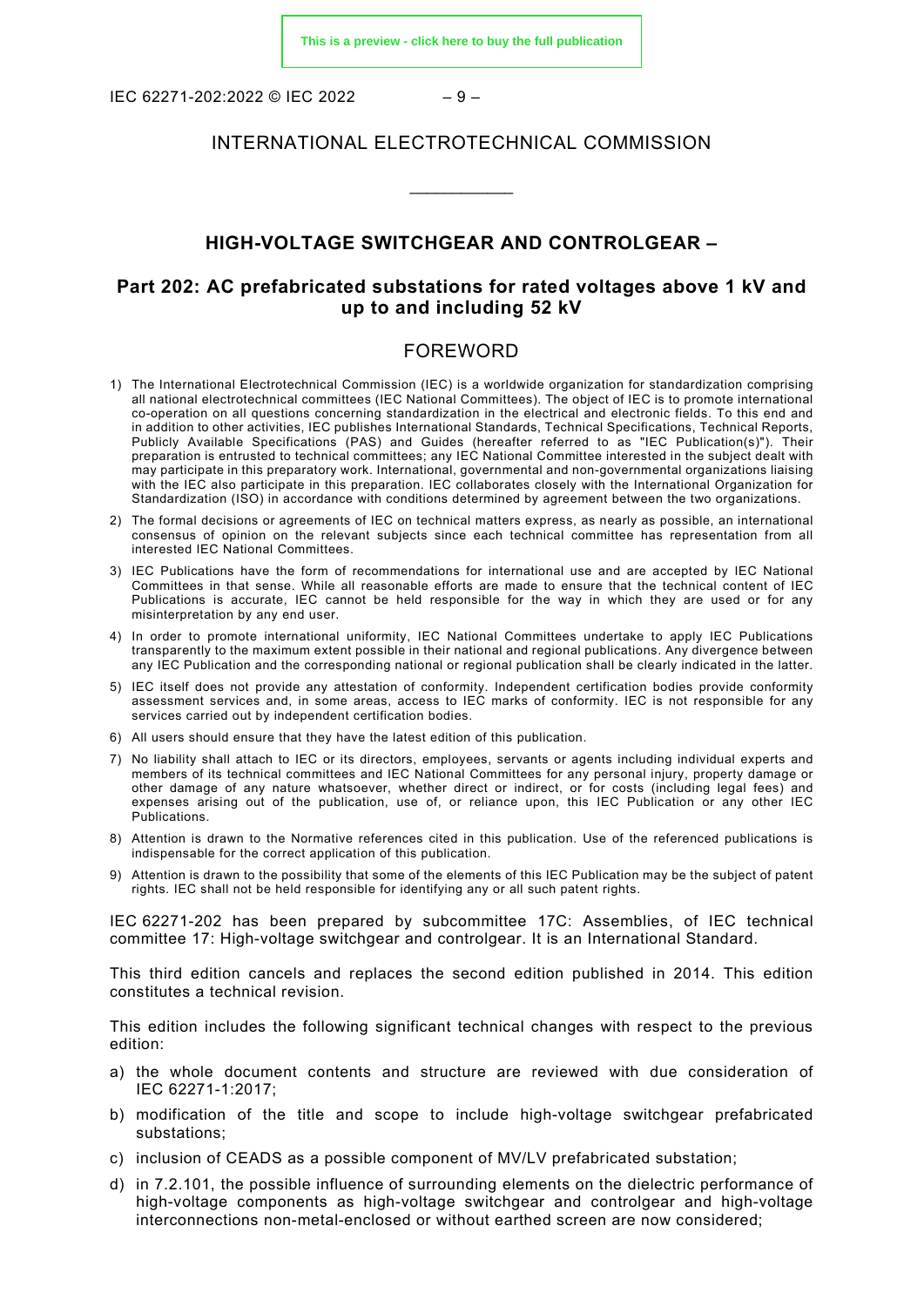– 10 – IEC 62271-202:2022 © IEC 2022

- e) new informative Annex G with testing procedure to evaluate the impact of solar radiation in temperatures inside the enclosure and how to apply it;
- f) new informative Annex H for appropriate consideration of installation conditions of electronic equipment;
- g) the rated power of a prefabricated substation is now defined as a three-parameter rated value. See 5.101.1;
- h) minimum dimensions for access doors to the prefabricated substation in 6.104.4 and for free height of operation aisle in 6.105.3 have been introduced;
- i) continuous current (temperature rise) test methods have been revised/clarified where necessary;
- j) Figure D.1, which shows the mineral-oil-immersed power transformer load factor inside the enclosure, has been corrected.

The text of this document is based on the following documents:

| Draft        | Report on voting |  |
|--------------|------------------|--|
| 17C/843/FDIS | 17C/849/RVD      |  |

Full information on the voting for its approval can be found in the report on voting indicated in the above table.

The language used for the development of this International Standard is English.

This document was drafted in accordance with ISO/IEC Directives, Part 2, and developed in accordance with ISO/IEC Directives, Part 1 and ISO/IEC Directives, IEC Supplement, available at [www.iec.ch/members\\_experts/refdocs.](http://www.iec.ch/members_experts/refdocs) The main document types developed by IEC are described in greater detail at [www.iec.ch/standardsdev/publications.](http://www.iec.ch/standardsdev/publications)

This document is to be read in conjunction with IEC 62271-1:2017, to which it refers and which is applicable, unless otherwise specified. In order to simplify the indication of corresponding requirements, the same numbering of clauses and subclauses is used as in IEC 62271-1:2017. Amendments to these clauses and subclauses are given under the same numbering, whilst additional subclauses are numbered from 101.

A list of all parts of the IEC 62271 series can be found, under the general title *High-voltage switchgear and controlgear*, on the IEC website.

The committee has decided that the contents of this document will remain unchanged until the stability date indicated on the IEC website under [webstore.iec.ch](https://webstore.iec.ch/?ref=menu) in the data related to the specific document. At this date, the document will be

- reconfirmed,
- withdrawn,
- replaced by a revised edition, or
- amended.

**IMPORTANT – The "colour inside" logo on the cover page of this document indicates that it contains colours which are considered to be useful for the correct understanding of its contents. Users should therefore print this document using a colour printer.**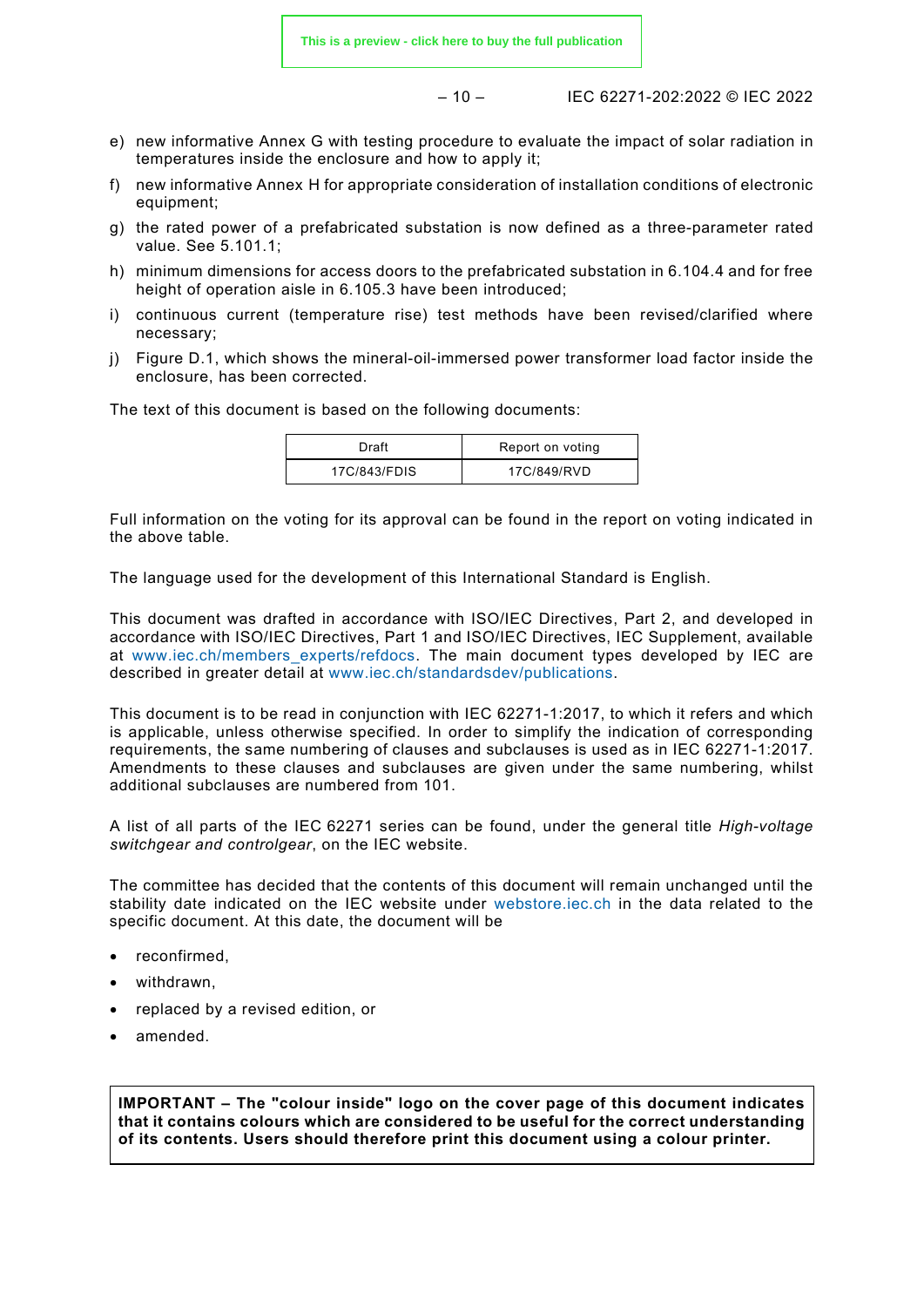<span id="page-10-0"></span>IEC 62271-202:2022 © IEC 2022 – 11 –

#### INTRODUCTION

A prefabricated substation is defined as a high-voltage type-tested assembly comprising an enclosure containing at least a power transformer and/or a high-voltage switchgear and controlgear, and, in general, all or some of the following main components: low-voltage switchgear and controlgear, electrical high-voltage interconnection and low-voltage interconnection. The prefabricated substation can include all necessary auxiliary and control equipment for its operation. The purpose being to supply low-voltage power from a high-voltage system and/or vice versa (high-voltage/low-voltage transformer substation) or distribute electric power in a high-voltage network (high-voltage switchgear substation).

These prefabricated substations can be in locations accessible to the public and should ensure protection not only to authorized persons but also to general public under the specified service conditions.

Therefore, in addition to the specified characteristics, ratings and relevant test procedures, particular attention has been paid to the specification concerning the protection of persons, both operators and general public. Use of type-tested components and suitable design and construction of the assembly contributes to this protection. The correct design and performance of the prefabricated substation is verified by means of relevant type and routine tests described in this document, including internal arc tests (if applicable).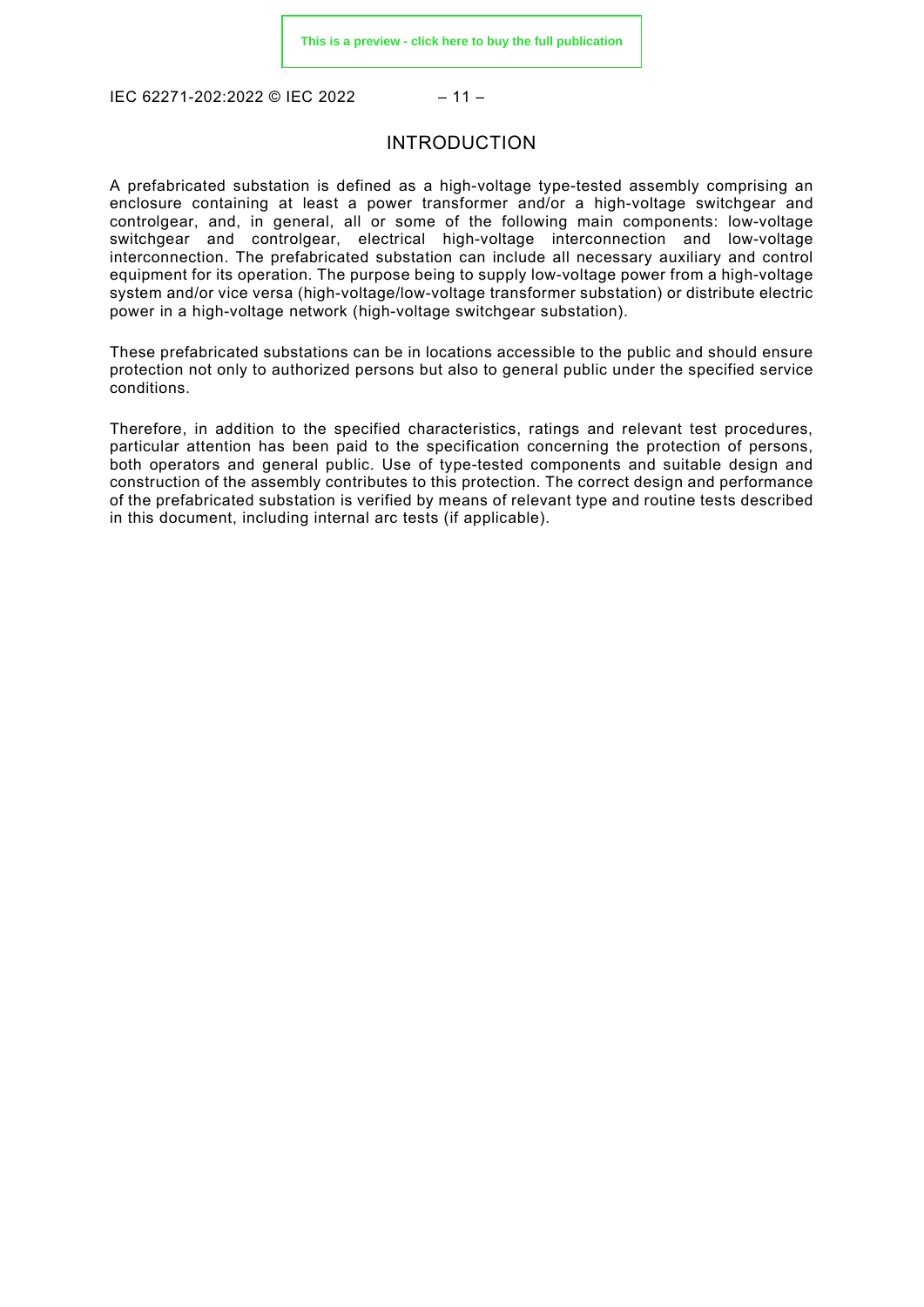– 12 – IEC 62271-202:2022 © IEC 2022

#### **HIGH-VOLTAGE SWITCHGEAR AND CONTROLGEAR –**

### **Part 202: AC prefabricated substations for rated voltages above 1 kV and up to and including 52 kV**

#### <span id="page-11-0"></span>**1 Scope**

This part of IEC 62271 specifies the service conditions, rated characteristics, general structural requirements and test methods of enclosed high-voltage prefabricated substations. These prefabricated substations are cable-connected to AC high-voltage networks with an operating voltage up to and including 52 kV and power frequencies up to and including 60 Hz. They can be manually operated from inside (walk-in type) or from outside (non-walk-in type). They are designed for outdoor installation at locations with public accessibility and where protection of personnel is provided.

These prefabricated substations can be situated at ground level or partially or completely below ground level. The last are also called "underground prefabricated substations".

In general, two types of prefabricated substations are considered in this document:

- high-voltage switchgear prefabricated substations;
- high-voltage/low-voltage transformer prefabricated substations (step-up and step-down).

A high-voltage switchgear prefabricated substation comprises an enclosure containing in general the following electrical components:

- high-voltage switchgear and controlgear;
- auxiliary equipment and circuits.

A high-voltage/low-voltage transformer prefabricated substation comprises an enclosure containing in general the following electrical components:

- power transformer(s);
- high-voltage and low-voltage switchgear and controlgear;
- high-voltage and low-voltage interconnections;
- auxiliary equipment and circuits.

However, relevant provisions of this document are applicable to designs where not all these electrical components exist (for example, a prefabricated substation consisting of power transformer and low-voltage switchgear and controlgear).

The listed electrical components of a high-voltage/low-voltage transformer prefabricated substation can be incorporated in the prefabricated substation either as separate components or as an assembly type CEADS according to IEC 62271-212.

This document covers only designs using natural ventilation. However, relevant provisions of this document are applicable to designs using other means of ventilation except the rated power of the prefabricated substation and associated class of enclosure (see 5.101), the continuous current tests (see 7.5) and all temperature rise related requirements, which would need an agreement between manufacturer and user.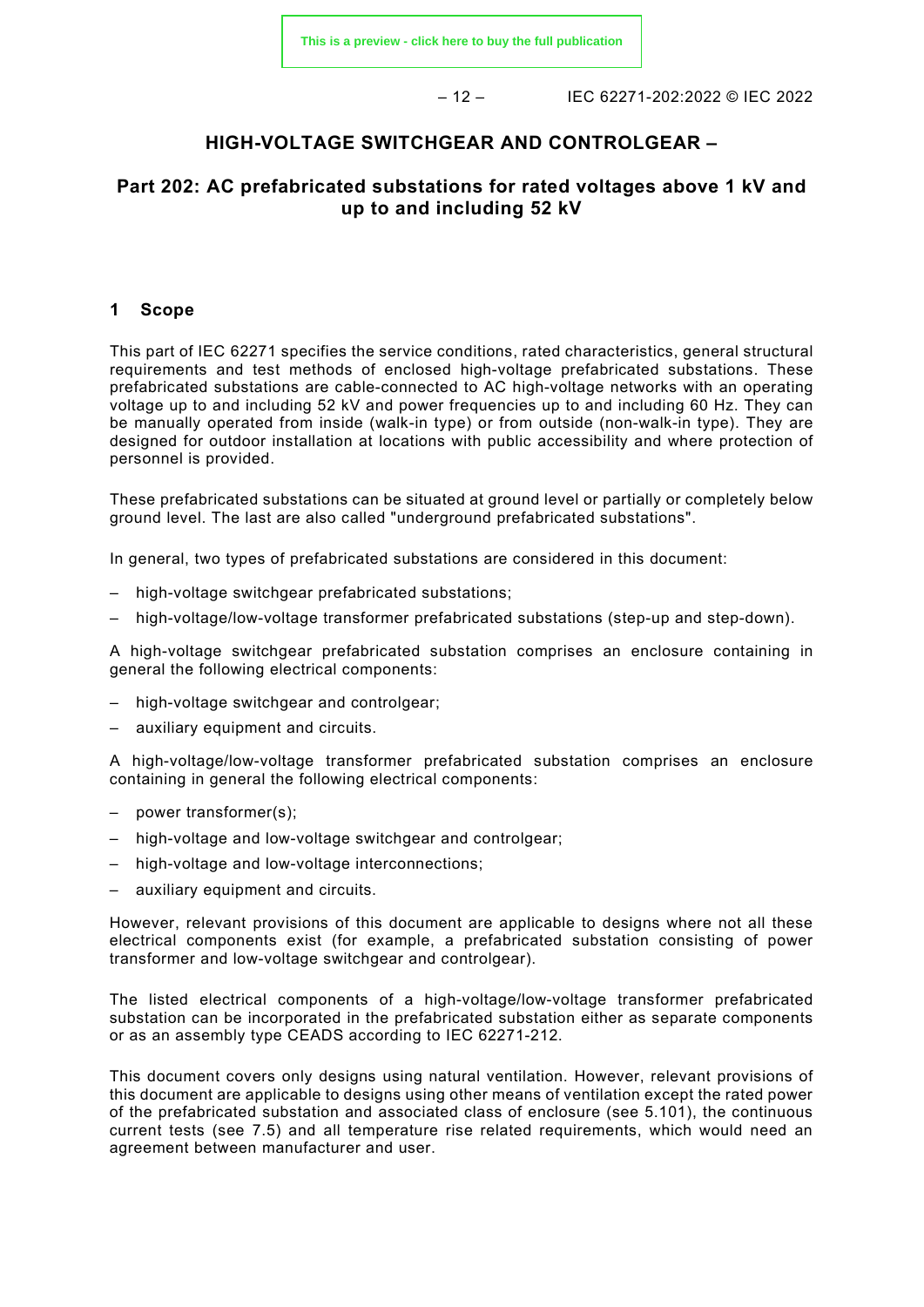IEC 62271-202:2022 © IEC 2022 – 13 –

NOTE [1](#page-12-1) IEC 61936-1 [1]<sup>1</sup> provides general rules for the design and erection of high-voltage power installations. As well, it specifies additional requirements for the external connections, erection and operation at the place of installation of high-voltage prefabricated substations compliant with IEC 62271-202, which are regarded as a component of such installation. Non-prefabricated high-voltage substations, are generally covered by IEC 61936-1 [1].

NOTE 2 High-voltage switchgear prefabricated substations can include instrument transformers, according to IEC 61869 (all parts). These substations are not high-voltage/low-voltage transformer prefabricated substations.

#### <span id="page-12-0"></span>**2 Normative references**

The following documents are referred to in the text in such a way that some or all of their content constitutes requirements of this document. For dated references, only the edition cited applies. For undated references, the latest edition of the referenced document (including any amendments) applies.

IEC 60050-441, *International Electrotechnical Vocabulary (IEV) – Part 441: Switchgear, controlgear and fuses* (available at www.electropedia.org)

IEC 60050-461:2008, *International Electrotechnical Vocabulary (IEV) – Part 461: Electric cables*

IEC 60068-2-5:2018, *Environmental testing – Part 2-5: Tests – Test S: Simulated solar radiation at ground level and guidance for solar radiation testing and weathering*

IEC 60071-1:2019, *Insulation co-ordination – Part 1: Definitions, principles and rules*

IEC 60076-1:2011, *Power transformers – Part 1: General*

IEC 60076-2:2011, *Power transformers – Part 2: Temperature rise for liquid-immersed transformers*

IEC 60076-5:2006, *Power transformers – Part 5: Ability to withstand short circuit*

IEC 60076-7:2018, *Power transformers – Part 7: Loading guide for mineral-oil-immersed power transformers*

IEC 60076-10:2016, *Power transformers – Part 10: Determination of sound levels*

IEC 60076-11:2018, *Power transformers – Part 11: Dry-type transformers*

IEC 60076-12:2008, *Power transformers – Part 12: Loading guide for dry-type power transformers*

IEC 60529:1989, *Degrees of protection provided by enclosures (IP Code)* IEC 60529:1989/AMD1:1999 IEC 60529:1989/AMD2:2013

IEC 60664-1:2020, *Insulation coordination for equipment within low-voltage systems – Part 1: Principles, requirements and tests*

\_\_\_\_\_\_\_\_\_\_\_

<span id="page-12-1"></span><sup>1</sup> Numbers in square brackets refer to the Bibliography.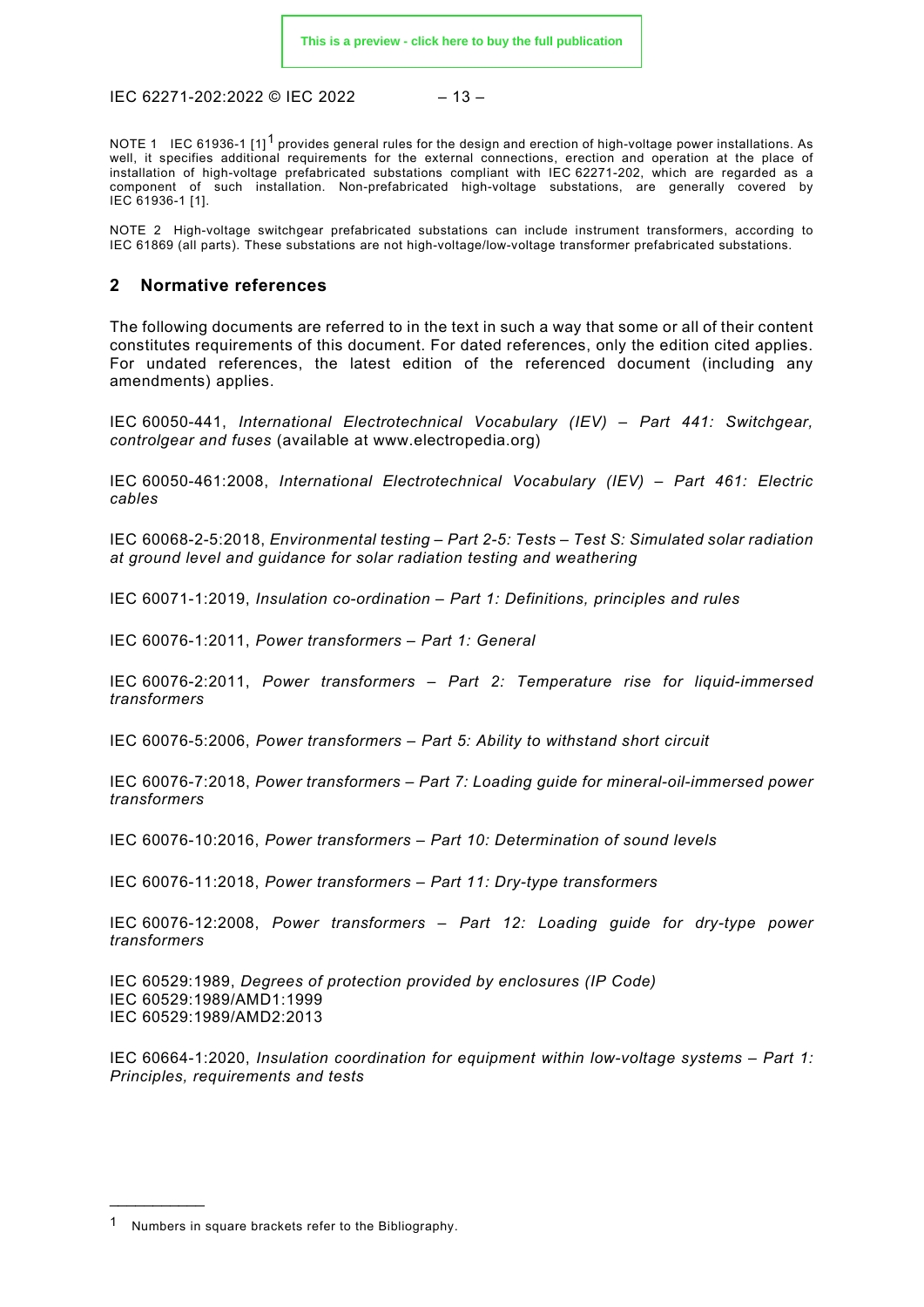– 14 – IEC 62271-202:2022 © IEC 2022

IEC 60721-1:1990, *Classification of environmental conditions – Part 1: Environmental parameters and their severities* IEC 60721-1:1990/AMD1:1992 IEC 60721-1:1990/AMD2:1995

IEC 60721-2-2:2012, *Classification of environmental conditions – Part 2-2: Environmental conditions appearing in nature – Precipitation and wind*

IEC 60721-2-4:2018, *Classification of environmental conditions – Part 2-4: Environmental conditions appearing in nature – Solar radiation and temperature*

IEC 60721-3-4, *Classification of environmental conditions – Part 3-4: Classification of groups of environmental parameters and their severities – Stationary use at non-weather protected locations*

IEC TS 60815-1:2008, *Selection and dimensioning of high-voltage insulators intended for use in polluted conditions – Part 1: Definitions, information and general principles*

IEC 60947-1, *Low-voltage switchgear and controlgear – Part 1: General rules*

IEC 61180-1:1992, *High-voltage test techniques for low voltage equipment – Part 1: Definitions, test and procedure requirements [2](#page-13-0)*

IEC 61439 (all parts), *Low-voltage switchgear and controlgear assemblies*

IEC 61439-1:2020, *Low-voltage switchgear and controlgear assemblies – Part 1: General rules*

IEC 62262:2002, *Degrees of protection provided by enclosures for electrical equipment against external mechanical impacts (IK code)*

IEC 62271-1:2017, *High-voltage switchgear and controlgear – Part 1: Common specifications for alternating current switchgear and controlgear*

IEC 62271-200:2021, *High-voltage switchgear and controlgear – Part 200: AC metal-enclosed switchgear and controlgear for rated voltages above 1 kV and up to and including 52 kV*

IEC 62271-201:2014, *High-voltage switchgear and controlgear – Part 201: AC solid-insulation enclosed switchgear and controlgear for rated voltages above 1 kV and up to and including 52 kV*

IEC 62271-212:2016, *High-voltage switchgear and controlgear – Part 212: Compact Equipment Assembly for Distribution Substation (CEADS)*

ISO 1182:2010, *Reaction to fire tests for products – Non-combustibility tests*

ISO 1716:2018, *Reaction to fire tests for products – Determination of the gross heat of combustion (calorific value)*

ISO 6508-1:2016, *Metallic materials – Rockwell hardness test – Part 1: Test method*

EN 10025-2:2019, *Hot rolled products of structural steels – Part 2: Technical delivery conditions for non-alloy structural steels*

\_\_\_\_\_\_\_\_\_\_\_

<span id="page-13-0"></span><sup>2</sup> This publication has been partially replaced with IEC 61180:2016.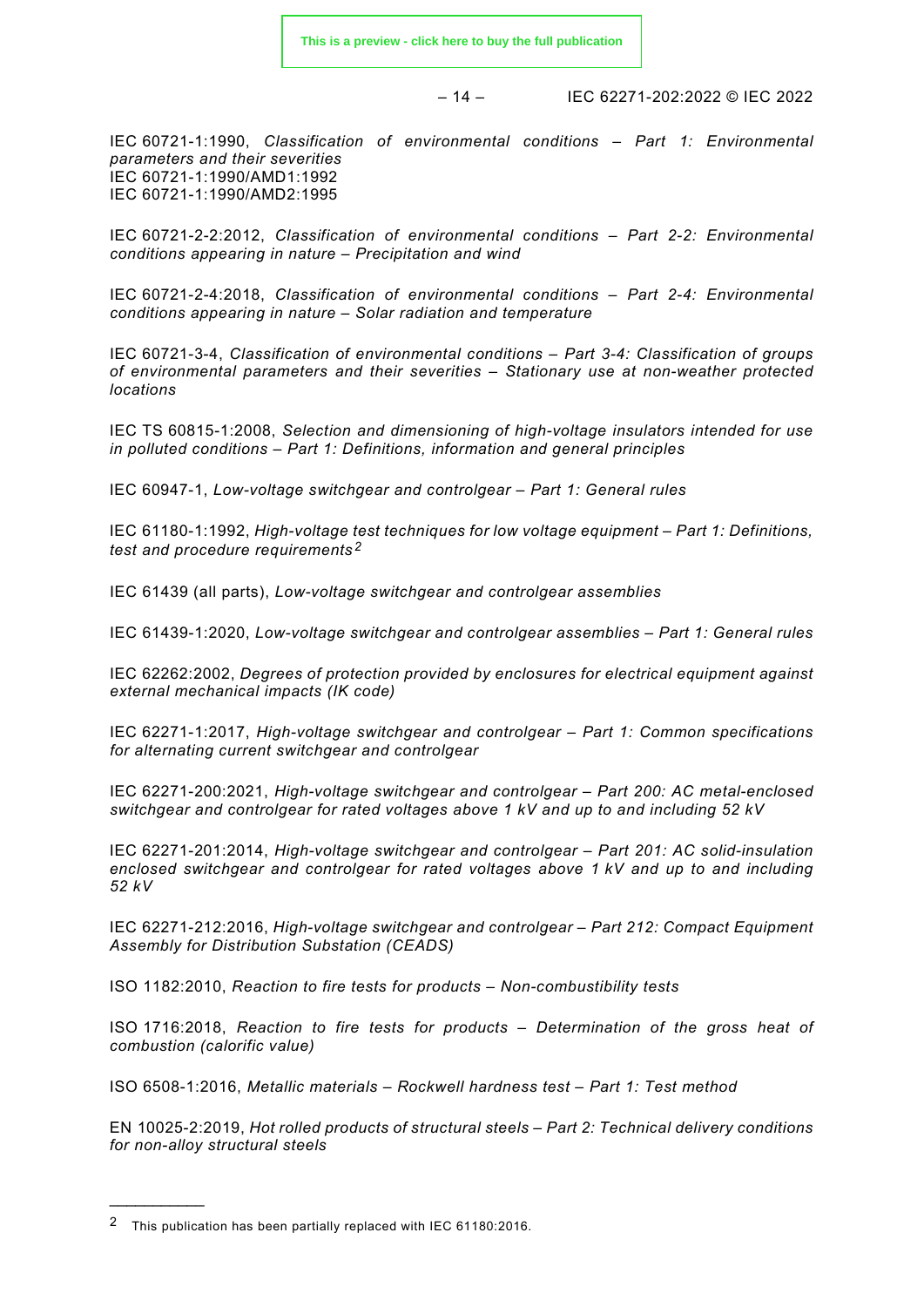– 120 – IEC 62271-202:2022 © IEC 2022

# SOMMAIRE

| $\mathbf 1$ |         |  |                                                                                                                                                |  |
|-------------|---------|--|------------------------------------------------------------------------------------------------------------------------------------------------|--|
| 2           |         |  |                                                                                                                                                |  |
| 3           |         |  |                                                                                                                                                |  |
|             | 3.1     |  |                                                                                                                                                |  |
|             | 3.2     |  |                                                                                                                                                |  |
|             | 3.3     |  |                                                                                                                                                |  |
|             | 3.4     |  |                                                                                                                                                |  |
|             | 3.5     |  |                                                                                                                                                |  |
|             | 3.6     |  |                                                                                                                                                |  |
|             | 3.7     |  |                                                                                                                                                |  |
|             | 3.8     |  |                                                                                                                                                |  |
| 4           |         |  |                                                                                                                                                |  |
|             | 4.1     |  |                                                                                                                                                |  |
|             | 4.1.1   |  |                                                                                                                                                |  |
|             | 4.1.2   |  |                                                                                                                                                |  |
|             | 4.1.3   |  |                                                                                                                                                |  |
|             | 4.1.101 |  |                                                                                                                                                |  |
|             | 4.1.102 |  |                                                                                                                                                |  |
|             | 4.2     |  |                                                                                                                                                |  |
|             | 4.2.1   |  |                                                                                                                                                |  |
|             | 4.2.2   |  |                                                                                                                                                |  |
|             | 4.2.3   |  |                                                                                                                                                |  |
|             | 4.2.4   |  |                                                                                                                                                |  |
|             | 4.2.5   |  | Exposition aux vibrations, chocs ou basculements anormaux  140                                                                                 |  |
|             | 4.2.6   |  |                                                                                                                                                |  |
|             | 4.2.7   |  |                                                                                                                                                |  |
| 5           |         |  |                                                                                                                                                |  |
|             | 5.1     |  |                                                                                                                                                |  |
|             | 5.2     |  |                                                                                                                                                |  |
|             | 5.3     |  |                                                                                                                                                |  |
|             | 5.4     |  |                                                                                                                                                |  |
|             | 5.5     |  |                                                                                                                                                |  |
|             | 5.6     |  |                                                                                                                                                |  |
|             | 5.6.101 |  | Courant de courte durée admissible assigné de l'appareillage à haute                                                                           |  |
|             | 5.6.102 |  | Courant de courte durée admissible assigné phase-terre (I <sub>ke</sub> )  143                                                                 |  |
|             | 5.6.103 |  | Courants de courte durée admissibles assignés de l'appareillage à                                                                              |  |
|             |         |  | basse tension et de l'interconnexion basse tension $(I_{\text{cw}})$ 143                                                                       |  |
|             | 5.7     |  |                                                                                                                                                |  |
|             | 5.7.101 |  | Courant phase-terre de crête admissible assigné (I <sub>pe</sub> )144                                                                          |  |
|             | 5.7.102 |  | Valeurs de crête du courant admissible assigné de l'appareillage à<br>basse tension et de l'interconnexion basse tension $(I_{\text{pk}})$ 144 |  |
|             | 5.8     |  |                                                                                                                                                |  |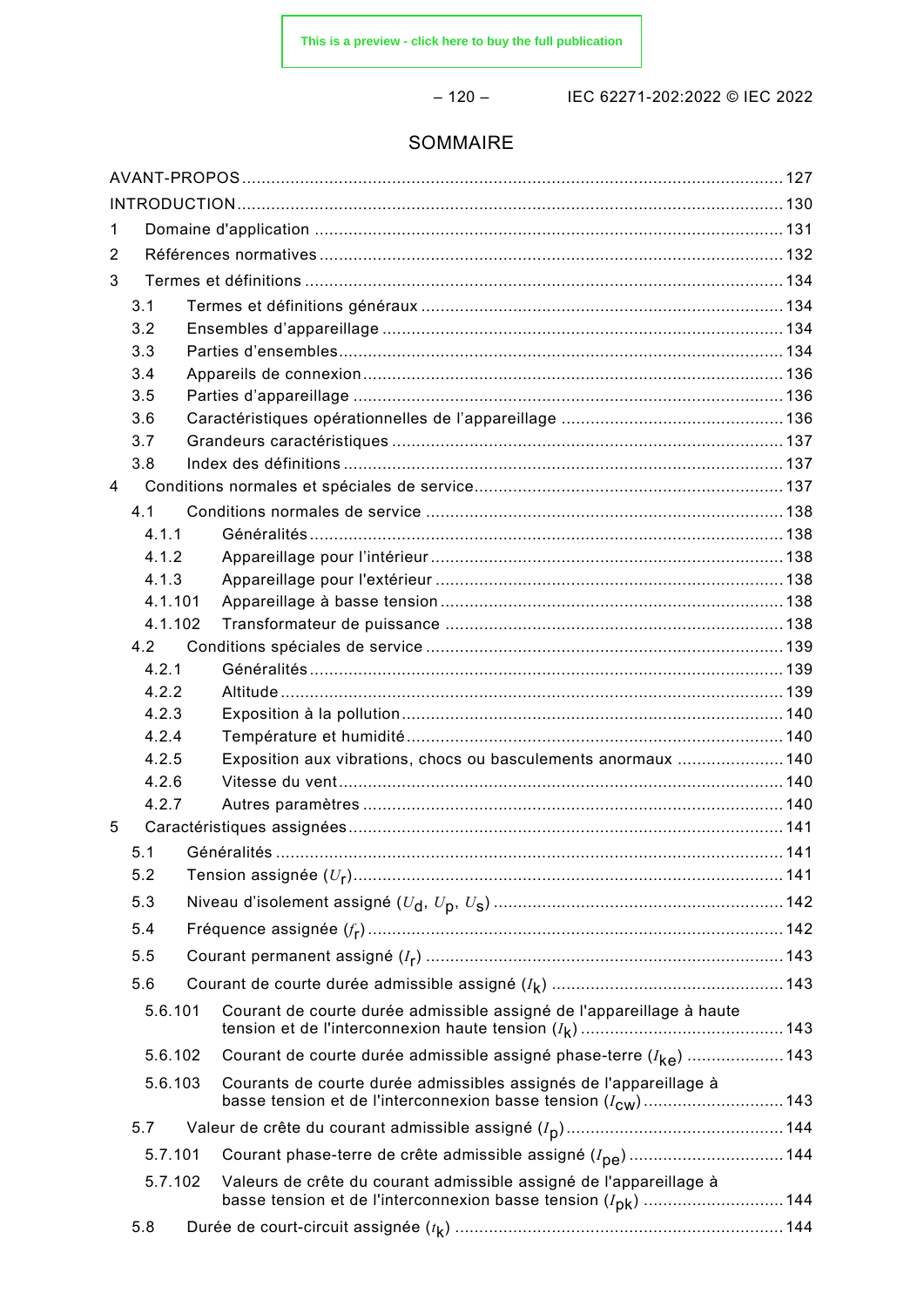IEC 62271-202:2022 © IEC 2022

|--|--|--|

|   | 5.8.101 |                                                                                                                                |  |
|---|---------|--------------------------------------------------------------------------------------------------------------------------------|--|
|   | 5.8.102 |                                                                                                                                |  |
|   | 5.8.103 | Durée de court-circuit assignée de l'appareillage à basse tension et de                                                        |  |
|   | 5.8.104 | Durée de court-circuit assignée des transformateurs de puissance 145                                                           |  |
|   | 5.9     | Tension d'alimentation assignée des circuits auxiliaires et de commande                                                        |  |
|   | 5.10    | Fréquence d'alimentation assignée des circuits auxiliaires et de commande  145                                                 |  |
|   | 5.11    | Pression d'alimentation assignée en gaz comprimé pour les systèmes à                                                           |  |
|   |         | 5.101 Puissance assignée du poste préfabriqué et classe assignée d'enveloppe 145                                               |  |
|   | 5.101.1 |                                                                                                                                |  |
|   | 5.101.2 |                                                                                                                                |  |
|   |         | 5.102 Caractéristiques assignées de la classe de tenue à l'arc interne (IAC)146                                                |  |
|   | 5.102.1 |                                                                                                                                |  |
|   | 5.102.2 |                                                                                                                                |  |
|   | 5.102.3 |                                                                                                                                |  |
|   |         |                                                                                                                                |  |
|   | 5.102.4 |                                                                                                                                |  |
| 6 |         |                                                                                                                                |  |
|   | 6.1     |                                                                                                                                |  |
|   | 6.2     |                                                                                                                                |  |
|   | 6.3     |                                                                                                                                |  |
|   | 6.4     |                                                                                                                                |  |
|   | 6.4.1   |                                                                                                                                |  |
|   | 6.4.2   |                                                                                                                                |  |
|   | 6.4.3   |                                                                                                                                |  |
|   | 6.5     |                                                                                                                                |  |
|   | 6.6     |                                                                                                                                |  |
|   | 6.7     | Manœuvre indépendante sans accrochage mécanique (manœuvre<br>indépendante manuelle ou manœuvre indépendante à source d'énergie |  |
|   |         |                                                                                                                                |  |
|   | 6.8     |                                                                                                                                |  |
|   | 6.9     |                                                                                                                                |  |
|   | 6.10    |                                                                                                                                |  |
|   | 6.11    |                                                                                                                                |  |
|   | 6.12    |                                                                                                                                |  |
|   | 6.13    |                                                                                                                                |  |
|   | 6.14    |                                                                                                                                |  |
|   | 6.15    |                                                                                                                                |  |
|   | 6.16    |                                                                                                                                |  |
|   | 6.17    |                                                                                                                                |  |
|   | 6.18    |                                                                                                                                |  |
|   | 6.19    |                                                                                                                                |  |
|   | 6.20    |                                                                                                                                |  |
|   | 6.21    |                                                                                                                                |  |
|   | 6.22    | Niveaux de remplissage pour l'isolement, la coupure et/ou la manœuvre 153                                                      |  |
|   | 6.101   | Protection du poste préfabriqué contre les contraintes mécaniques 153                                                          |  |
|   | 6.102   | Protection de l'environnement contre les conséquences des défauts internes  154                                                |  |
|   | 6.103   |                                                                                                                                |  |
|   |         |                                                                                                                                |  |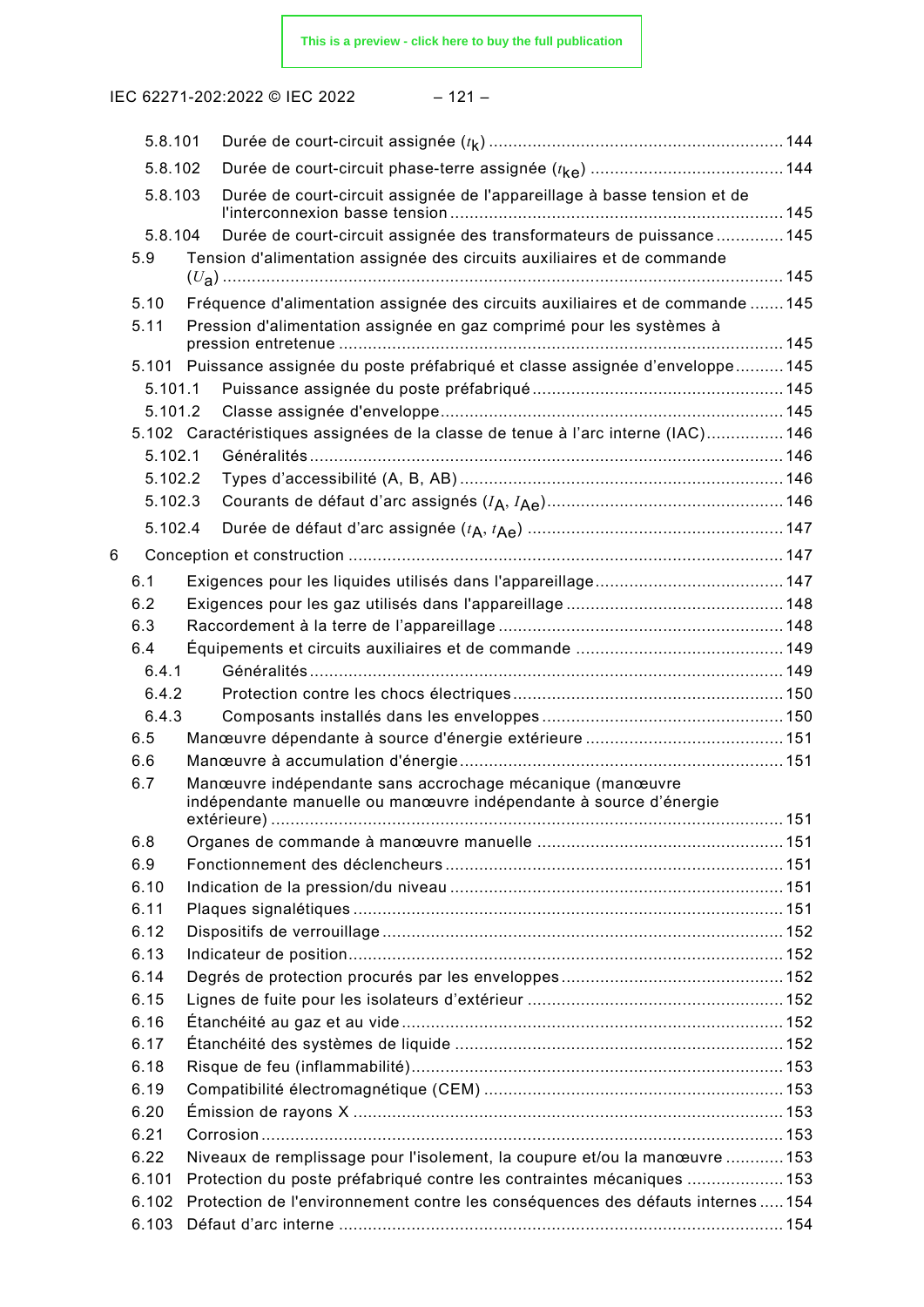|--|--|

– 122 – IEC 62271-202:2022 © IEC 2022

|   | 6.104.1 |                                                                                 |  |
|---|---------|---------------------------------------------------------------------------------|--|
|   | 6.104.2 |                                                                                 |  |
|   | 6.104.3 |                                                                                 |  |
|   | 6.104.4 |                                                                                 |  |
|   | 6.104.5 |                                                                                 |  |
|   | 6.104.6 |                                                                                 |  |
|   |         |                                                                                 |  |
|   | 6.105.1 | Dispositions pour les essais diélectriques des câbles  159                      |  |
|   | 6.105.2 |                                                                                 |  |
|   | 6.105.3 |                                                                                 |  |
|   | 6.105.4 |                                                                                 |  |
|   | 6.105.5 | Dispositions pour assemblage sur site du poste préfabriqué  159                 |  |
|   |         |                                                                                 |  |
|   |         |                                                                                 |  |
|   |         |                                                                                 |  |
| 7 |         |                                                                                 |  |
|   | 7.1     |                                                                                 |  |
|   | 7.1.1   |                                                                                 |  |
|   | 7.1.2   |                                                                                 |  |
|   | 7.1.3   | Information à inclure dans les rapports d'essai de type 161                     |  |
|   | 7.2     |                                                                                 |  |
|   | 7.2.1   |                                                                                 |  |
|   | 7.2.2   |                                                                                 |  |
|   | 7.2.3   |                                                                                 |  |
|   | 7.2.4   |                                                                                 |  |
|   | 7.2.5   |                                                                                 |  |
|   | 7.2.6   | Application de la tension d'essai et conditions d'essai  162                    |  |
|   | 7.2.7   |                                                                                 |  |
|   | 7.2.8   |                                                                                 |  |
|   | 7.2.9   | Essais de pollution artificielle pour les isolateurs d'extérieur 162            |  |
|   | 7.2.10  |                                                                                 |  |
|   | 7.2.11  | Essais diélectriques sur les circuits auxiliaires et de commande  163           |  |
|   |         |                                                                                 |  |
|   | 7.2.12  |                                                                                 |  |
|   | 7.2.101 |                                                                                 |  |
|   | 7.2.102 |                                                                                 |  |
|   | 7.3     |                                                                                 |  |
|   | 7.4     |                                                                                 |  |
|   | 7.4.1   | Mesurage de la résistance des contacts auxiliaires de classes 1 et 2 166        |  |
|   | 7.4.2   | Mesurage de la résistance des contacts auxiliaires de classe 3166               |  |
|   | 7.4.3   | Essais de continuité électrique des parties métalliques reliées à la terre  166 |  |
|   | 7.4.4   | Mesurage de la résistance des contacts et des connexions dans le                |  |
|   | 7.5     |                                                                                 |  |
|   | 7.5.101 |                                                                                 |  |
|   | 7.5.102 |                                                                                 |  |
|   | 7.5.103 |                                                                                 |  |
|   | 7.5.104 |                                                                                 |  |
|   | 7.5.105 |                                                                                 |  |
|   |         |                                                                                 |  |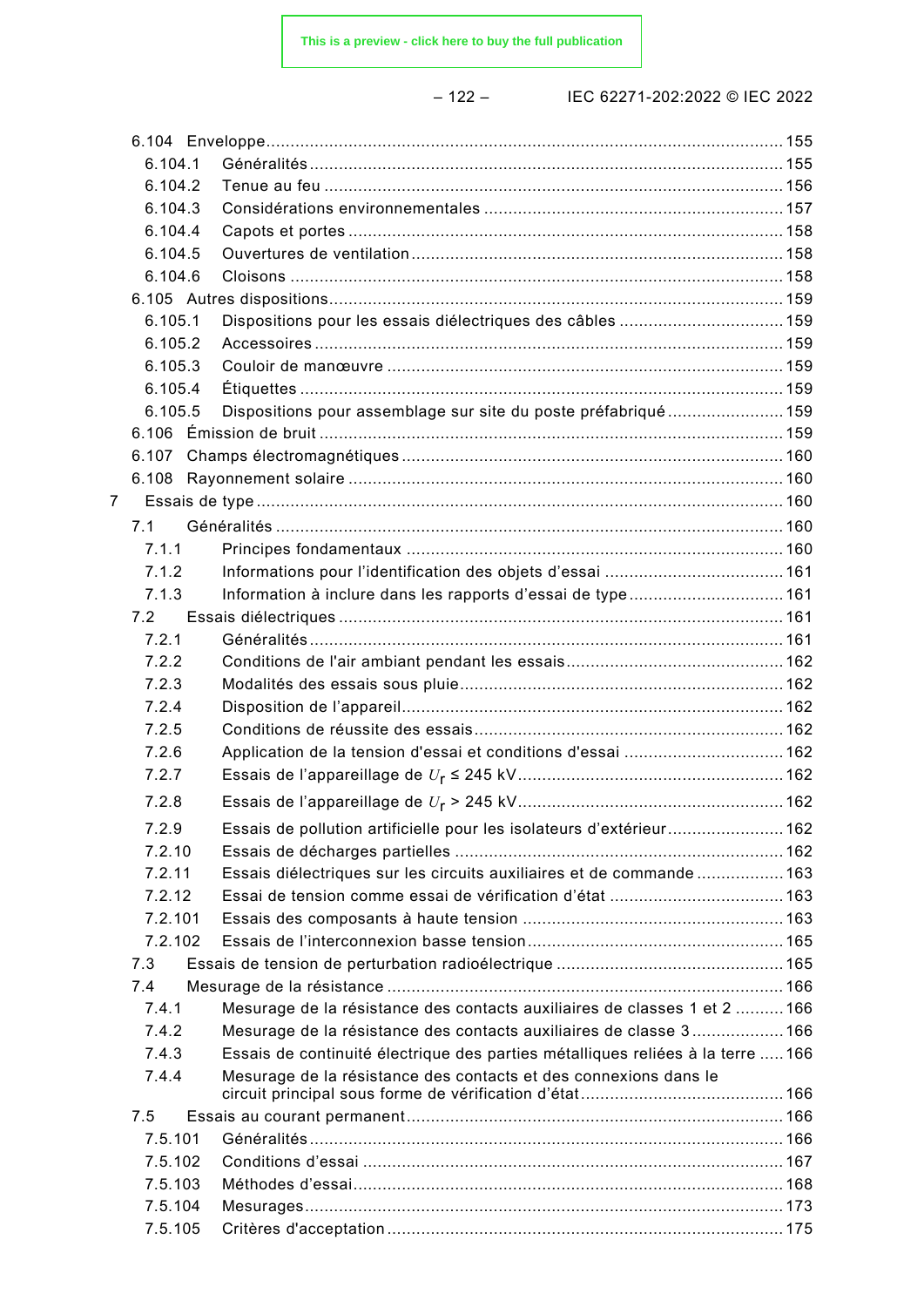IEC 62271-202:2022 © IEC 2022

|--|--|

|   | 7.5.106 | Essai au courant permanent sous rayonnement solaire 175                   |  |
|---|---------|---------------------------------------------------------------------------|--|
|   | 7.6     | Essais au courant de courte durée admissible et à la valeur de crête du   |  |
|   |         |                                                                           |  |
|   | 7.7     |                                                                           |  |
|   | 7.8     |                                                                           |  |
|   | 7.9     |                                                                           |  |
|   | 7.10    | Essais complémentaires sur les circuits auxiliaires et de commande177     |  |
|   | 7.10.1  |                                                                           |  |
|   | 7.10.2  |                                                                           |  |
|   | 7.10.3  | Vérification des caractéristiques de fonctionnement des contacts          |  |
|   | 7.10.4  |                                                                           |  |
|   | 7.10.5  |                                                                           |  |
|   | 7.11    |                                                                           |  |
|   | 7.101   |                                                                           |  |
|   | 7.101.1 |                                                                           |  |
|   | 7.101.2 |                                                                           |  |
|   | 7.101.3 |                                                                           |  |
|   | 7.101.4 |                                                                           |  |
|   |         |                                                                           |  |
|   | 7.102.1 |                                                                           |  |
|   | 7.102.2 |                                                                           |  |
|   | 7.102.3 |                                                                           |  |
|   | 7.102.4 |                                                                           |  |
|   | 7.102.5 |                                                                           |  |
|   | 7.102.6 |                                                                           |  |
|   | 7.102.7 |                                                                           |  |
|   |         |                                                                           |  |
| 8 |         |                                                                           |  |
|   | 8.1     |                                                                           |  |
|   | 8.2     |                                                                           |  |
|   | 8.3     |                                                                           |  |
|   | 8.3.1   | Inspection des circuits auxiliaires et de commande, et vérification de la |  |
|   |         | conformité aux schémas de circuits et schémas de câblage 183              |  |
|   | 8.3.2   |                                                                           |  |
|   | 8.3.3   | Vérification de la protection contre les chocs électriques  184           |  |
|   | 8.3.4   |                                                                           |  |
|   | 8.4     |                                                                           |  |
|   | 8.5     |                                                                           |  |
|   | 8.6     |                                                                           |  |
|   | 8.101   |                                                                           |  |
|   | 8.102   |                                                                           |  |
| 9 |         |                                                                           |  |
|   | 9.101   |                                                                           |  |
|   | 9.102   |                                                                           |  |
|   | 9.103   |                                                                           |  |
|   |         |                                                                           |  |
|   | 9.104.1 |                                                                           |  |
|   | 9.104.2 |                                                                           |  |
|   |         |                                                                           |  |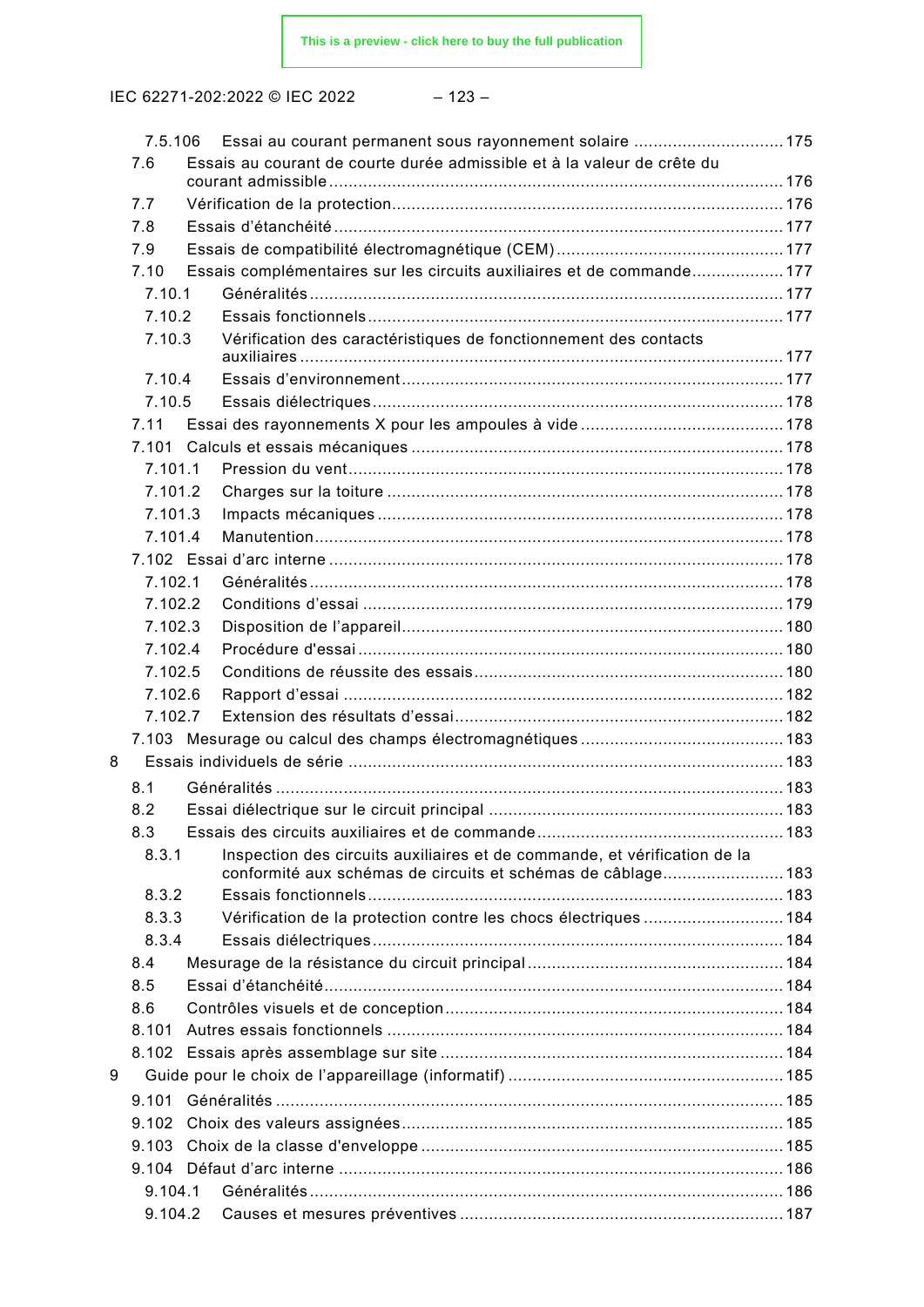|--|

– 124 – IEC 62271-202:2022 © IEC 2022

| 9.104.3    |                                                                                                                           |  |
|------------|---------------------------------------------------------------------------------------------------------------------------|--|
| 9.104.4    |                                                                                                                           |  |
| 9.104.5    |                                                                                                                           |  |
|            | 9.105 Résumé des exigences techniques et des caractéristiques assignées190                                                |  |
| 10         | Informations à donner dans les appels d'offres, les offres et les commandes                                               |  |
|            |                                                                                                                           |  |
| 10.1       |                                                                                                                           |  |
| 10.2       |                                                                                                                           |  |
| 10.3       |                                                                                                                           |  |
| 11         | Transport, stockage, installation, instructions de fonctionnement et maintenance  198                                     |  |
| 11.1       |                                                                                                                           |  |
| 11.2       | Conditions à respecter pendant le transport, le stockage et l'installation  198                                           |  |
| 11.3       |                                                                                                                           |  |
| 11.3.1     |                                                                                                                           |  |
| 11.3.2     |                                                                                                                           |  |
| 11.3.3     |                                                                                                                           |  |
| 11.3.4     |                                                                                                                           |  |
| 11.3.5     |                                                                                                                           |  |
| 11.3.6     | Informations relatives au gaz et aux mélanges de gaz pour les<br>systèmes à pression entretenue et à pression autonome199 |  |
| 11.3.7     |                                                                                                                           |  |
| 11.3.8     |                                                                                                                           |  |
| 11.3.9     |                                                                                                                           |  |
| 11.4       |                                                                                                                           |  |
| 11.5       |                                                                                                                           |  |
|            |                                                                                                                           |  |
|            |                                                                                                                           |  |
|            |                                                                                                                           |  |
|            |                                                                                                                           |  |
|            |                                                                                                                           |  |
|            |                                                                                                                           |  |
| 13         |                                                                                                                           |  |
|            | Annexe A (normative) Défaut d'arc interne - Méthode de vérification de la classe de                                       |  |
|            |                                                                                                                           |  |
| A.1        |                                                                                                                           |  |
| A.2        |                                                                                                                           |  |
| A.3        |                                                                                                                           |  |
| A.3.1      |                                                                                                                           |  |
| A.3.2      |                                                                                                                           |  |
| A.4        | Tolérances pour les dimensions géométriques des montages d'essai 210                                                      |  |
| A.5        |                                                                                                                           |  |
| A.6        |                                                                                                                           |  |
|            | Annexe B (normative) Essais de vérification du niveau de bruit d'un poste de                                              |  |
| B.1        |                                                                                                                           |  |
| B.2        |                                                                                                                           |  |
| B.3        |                                                                                                                           |  |
| <b>B.4</b> |                                                                                                                           |  |
| B.5        |                                                                                                                           |  |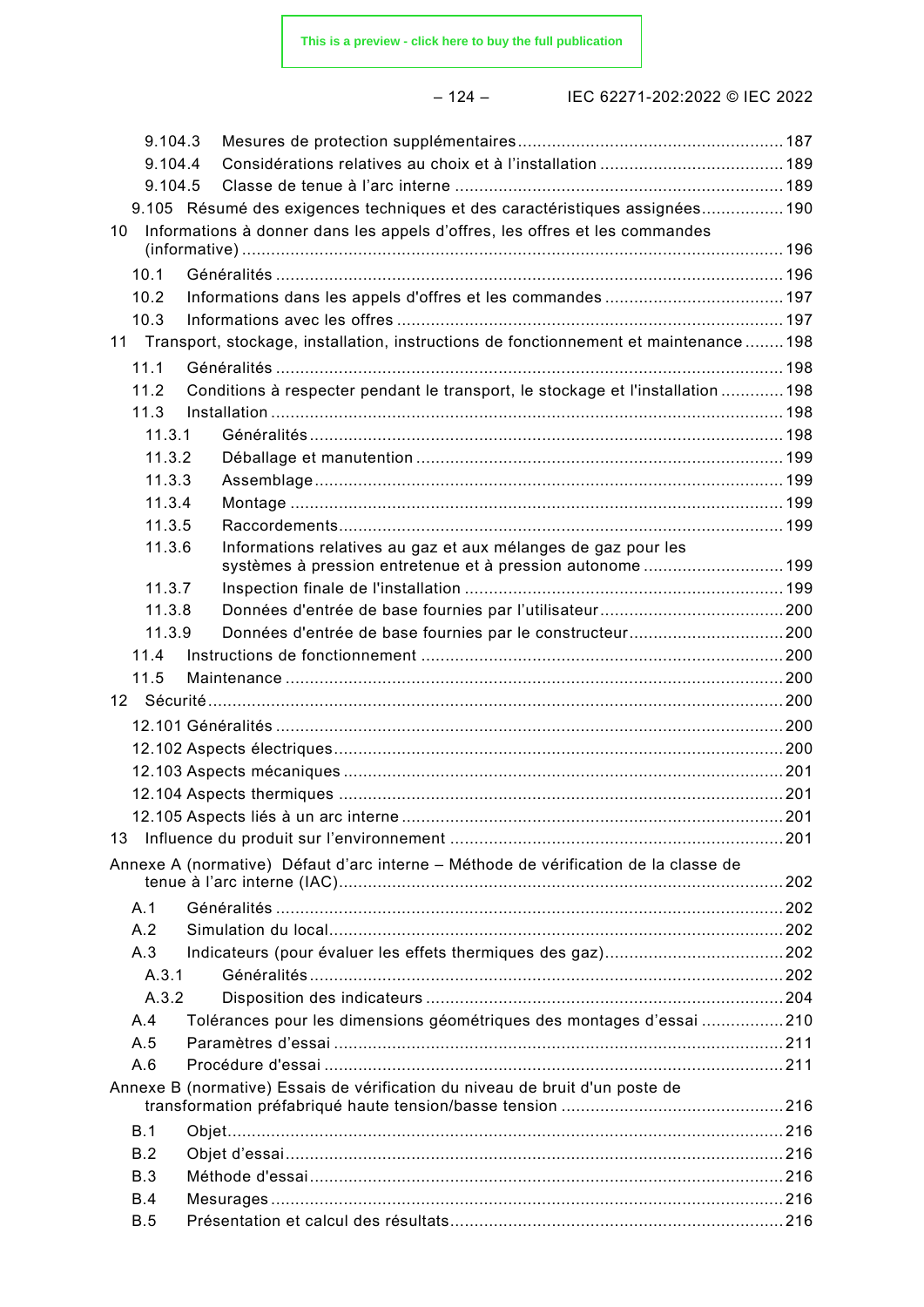IEC 62271-202:2022 © IEC 2022 – 125 –

| C.1   |                                                                                       |  |
|-------|---------------------------------------------------------------------------------------|--|
| C.2   | Appareil de contrôle de la protection contre les dommages mécaniques 218              |  |
|       | Annexe D (informative) Caractéristiques assignées des transformateurs de puissance    |  |
|       |                                                                                       |  |
| D.1   |                                                                                       |  |
| D.2   | Transformateur de puissance immergé dans l'huile minérale 220                         |  |
| D.3   |                                                                                       |  |
| D.4   |                                                                                       |  |
|       |                                                                                       |  |
|       | Annexe F (informative) Caractéristiques des matériaux de l'enveloppe 231              |  |
| F.1   |                                                                                       |  |
| F.1.1 |                                                                                       |  |
| F.1.2 |                                                                                       |  |
| F.2   |                                                                                       |  |
|       | Annexe G (informative) Évaluation de l'impact du rayonnement solaire – Essai au       |  |
|       |                                                                                       |  |
| G.1   |                                                                                       |  |
| G.2   |                                                                                       |  |
| G.2.1 |                                                                                       |  |
| G.2.2 |                                                                                       |  |
| G.2.3 |                                                                                       |  |
| G.2.4 |                                                                                       |  |
|       |                                                                                       |  |
| G.3.1 | Évaluation des effets du rayonnement solaire sur l'échauffement du                    |  |
| G.3.2 | Évaluation des effets du rayonnement solaire sur l'échauffement des                   |  |
|       | composants autres que le transformateur de puissance237                               |  |
| G.4   |                                                                                       |  |
|       | Annexe H (informative) Conditions d'installation du matériel électronique 239         |  |
| H.1   |                                                                                       |  |
| H.2   |                                                                                       |  |
| H.3   | Application des mesurages de la température de l'air à l'intérieur du poste           |  |
|       |                                                                                       |  |
|       |                                                                                       |  |
|       | Figure 1 – Mesurage de l'échauffement du transformateur de puissance à l'air ambiant: |  |
|       |                                                                                       |  |
|       |                                                                                       |  |
|       | Figure 2 - Mesurage de l'échauffement du transformateur de puissance dans une         |  |
|       | Figure 3 - Schéma de la méthode préférentielle pour l'essai au courant permanent 169  |  |
|       |                                                                                       |  |
|       | Figure 4 – Schéma de la méthode alternative pour l'essai au courant permanent170      |  |
|       |                                                                                       |  |
|       | Figure 6 - Exemple d'emplacements de mesure de la température de l'air à l'intérieur  |  |
|       |                                                                                       |  |
|       |                                                                                       |  |
|       |                                                                                       |  |
|       |                                                                                       |  |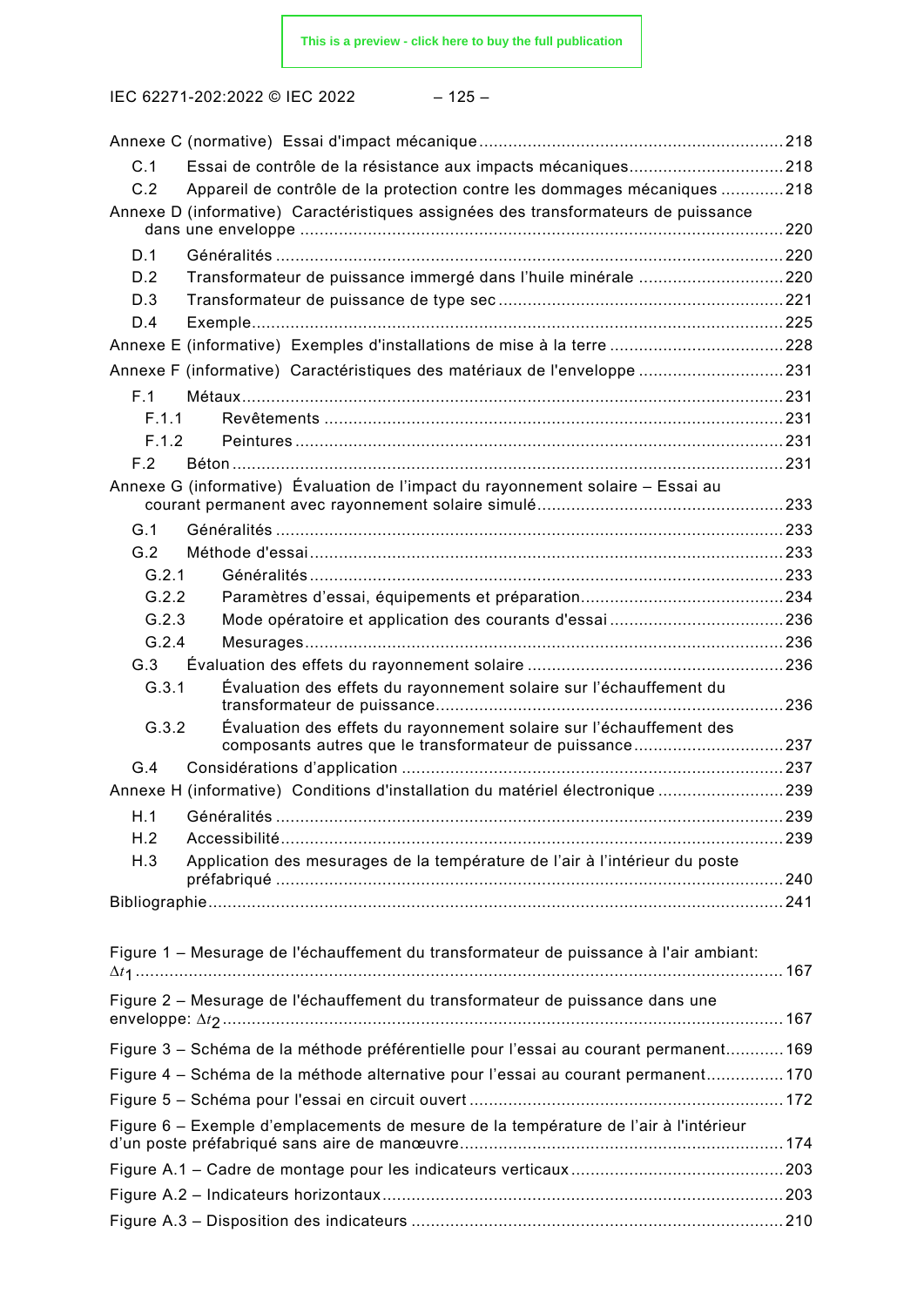|  |  | × |  |
|--|--|---|--|
|--|--|---|--|

– 126 – IEC 62271-202:2022 © IEC 2022

| Figure A.4 - Sélection des essais sur l'appareillage à haute tension pour la                                                                                                                                                                                     | 211          |
|------------------------------------------------------------------------------------------------------------------------------------------------------------------------------------------------------------------------------------------------------------------|--------------|
| Figure A.5 - Sélection des essais sur l'appareillage à haute tension pour la                                                                                                                                                                                     | 212          |
| Figure A.6 - Sélection des essais sur les interconnexions haute tension pour la                                                                                                                                                                                  | 213          |
| Figure A.7 - Sélection des essais sur les interconnexions haute tension pour la                                                                                                                                                                                  |              |
|                                                                                                                                                                                                                                                                  | 219          |
| Figure D.1 – Facteur de charge de transformateur de puissance immergé dans l'huile<br>minérale à l'intérieur de l'enveloppe en relation avec l'air ambiant sur le site et limites<br>d'échauffement de l'huile en partie supérieure et dans les enroulements 221 |              |
| Figure D.2 – Facteur de charge d'un transformateur de puissance de type sec à                                                                                                                                                                                    | 221          |
| Figure D.3 - Facteur de charge de transformateurs de puissance de type sec de                                                                                                                                                                                    | 222          |
| Figure D.4 – Facteur de charge de transformateurs de puissance de type sec de                                                                                                                                                                                    | 223          |
| Figure D.5 - Facteur de charge de transformateurs de puissance de type sec de                                                                                                                                                                                    | .223         |
| Figure D.6 - Facteur de charge de transformateurs de puissance de type sec de                                                                                                                                                                                    | 224          |
| Figure D.7 – Facteur de charge de transformateurs de puissance de type sec de                                                                                                                                                                                    | .224         |
| Figure D.8 - Facteur de charge de transformateurs de puissance de type sec de                                                                                                                                                                                    | 225          |
| Figure D.9 – Facteur de charge de transformateurs de puissance de type sec de                                                                                                                                                                                    |              |
|                                                                                                                                                                                                                                                                  |              |
|                                                                                                                                                                                                                                                                  |              |
| Figure E.3 – Exemple de châssis utilisé comme partie intégrante du conducteur                                                                                                                                                                                    | $\ldots$ 230 |
| Figure G.1 – Montage indicatif des sources de rayonnement de laboratoire (par<br>exemple, lampes à chaleur rayonnante) pour l'essai au courant permanent avec                                                                                                    |              |
|                                                                                                                                                                                                                                                                  |              |
|                                                                                                                                                                                                                                                                  |              |
| Tableau 3 – Emplacements, causes et exemples de mesures de diminution de la                                                                                                                                                                                      |              |
| Tableau 4 - Courant de défaut d'arc monophasé phase-terre en fonction de la mise à                                                                                                                                                                               |              |
| Tableau 5 - Résumé des exigences techniques, des propriétés et des caractéristiques                                                                                                                                                                              |              |
|                                                                                                                                                                                                                                                                  |              |
|                                                                                                                                                                                                                                                                  |              |
|                                                                                                                                                                                                                                                                  |              |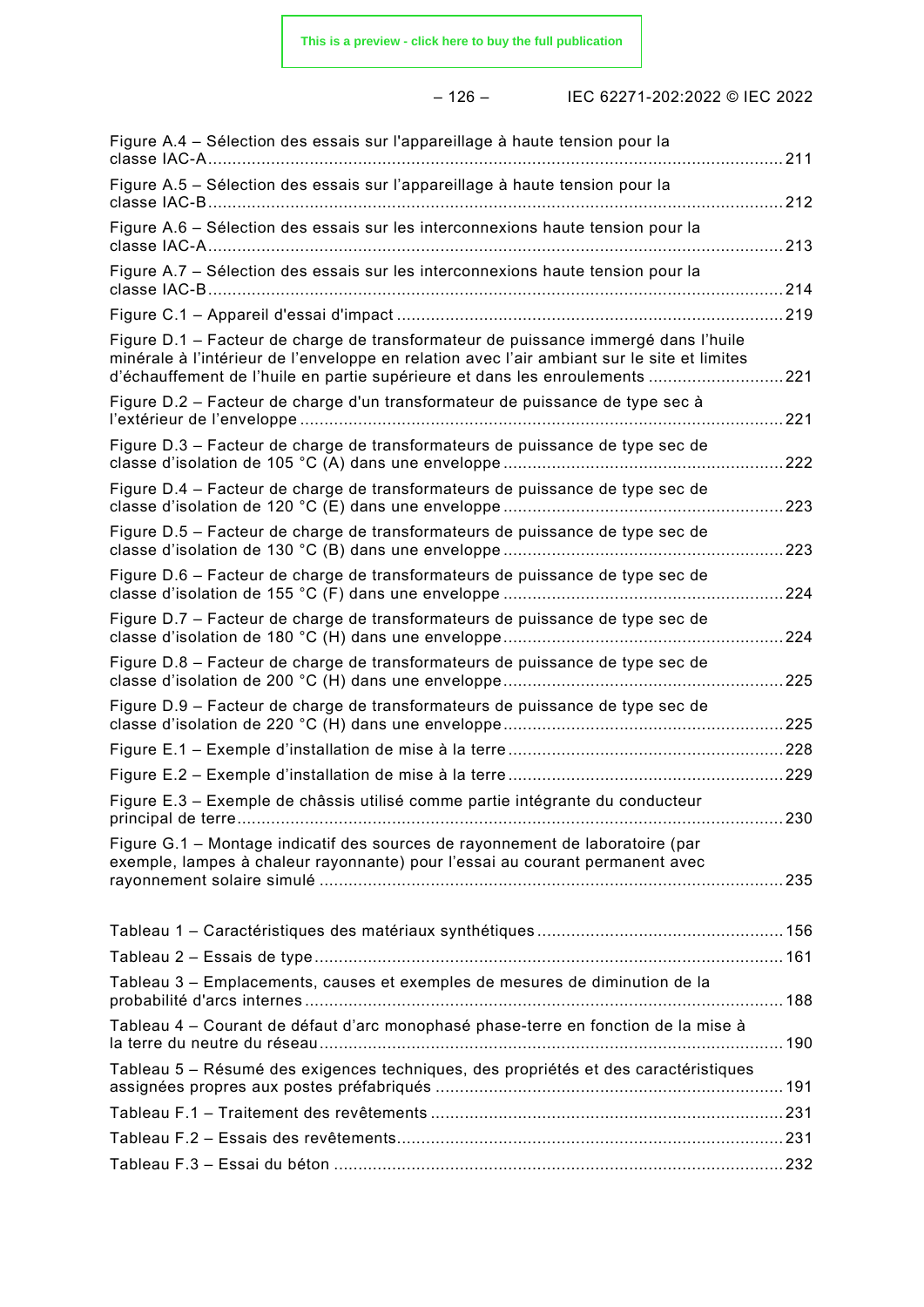IEC 62271-202:2022 © IEC 2022 – 127 –

#### COMMISSION ÉLECTROTECHNIQUE INTERNATIONALE

\_\_\_\_\_\_\_\_\_\_\_\_

# **APPAREILLAGE À HAUTE TENSION –**

#### **Partie 202: Postes préfabriqués pour courant alternatif de tensions assignées supérieures à 1 kV et inférieures ou égales à 52 kV**

#### AVANT-PROPOS

- <span id="page-21-0"></span>1) La Commission Électrotechnique Internationale (IEC) est une organisation mondiale de normalisation composée de l'ensemble des comités électrotechniques nationaux (Comités nationaux de l'IEC). L'IEC a pour objet de favoriser la coopération internationale pour toutes les questions de normalisation dans les domaines de l'électricité et de l'électronique. À cet effet, l'IEC – entre autres activités – publie des Normes internationales, des Spécifications techniques, des Rapports techniques, des Spécifications accessibles au public (PAS) et des Guides (ci-après dénommés "Publication(s) de l'IEC"). Leur élaboration est confiée à des comités d'études, aux travaux desquels tout Comité national intéressé par le sujet traité peut participer. Les organisations internationales, gouvernementales et non gouvernementales, en liaison avec l'IEC, participent également aux travaux. L'IEC collabore étroitement avec l'Organisation Internationale de Normalisation (ISO), selon des conditions fixées par accord entre les deux organisations.
- 2) Les décisions ou accords officiels de l'IEC concernant les questions techniques représentent, dans la mesure du possible, un accord international sur les sujets étudiés, étant donné que les Comités nationaux de l'IEC intéressés sont représentés dans chaque comité d'études.
- 3) Les Publications de l'IEC se présentent sous la forme de recommandations internationales et sont agréées comme telles par les Comités nationaux de l'IEC. Tous les efforts raisonnables sont entrepris afin que l'IEC s'assure de l'exactitude du contenu technique de ses publications; l'IEC ne peut pas être tenue responsable de l'éventuelle mauvaise utilisation ou interprétation qui en est faite par un quelconque utilisateur final.
- 4) Dans le but d'encourager l'uniformité internationale, les Comités nationaux de l'IEC s'engagent, dans toute la mesure possible, à appliquer de façon transparente les Publications de l'IEC dans leurs publications nationales et régionales. Toutes divergences entre toutes Publications de l'IEC et toutes publications nationales ou régionales correspondantes doivent être indiquées en termes clairs dans ces dernières.
- 5) L'IEC elle-même ne fournit aucune attestation de conformité. Des organismes de certification indépendants fournissent des services d'évaluation de conformité et, dans certains secteurs, accèdent aux marques de conformité de l'IEC. L'IEC n'est responsable d'aucun des services effectués par les organismes de certification indépendants.
- 6) Tous les utilisateurs doivent s'assurer qu'ils sont en possession de la dernière édition de cette publication.
- 7) Aucune responsabilité ne doit être imputée à l'IEC, à ses administrateurs, employés, auxiliaires ou mandataires, y compris ses experts particuliers et les membres de ses comités d'études et des Comités nationaux de l'IEC, pour tout préjudice causé en cas de dommages corporels et matériels, ou de tout autre dommage de quelque nature que ce soit, directe ou indirecte, ou pour supporter les coûts (y compris les frais de justice) et les dépenses découlant de la publication ou de l'utilisation de cette Publication de l'IEC ou de toute autre Publication de l'IEC, ou au crédit qui lui est accordé.
- 8) L'attention est attirée sur les références normatives citées dans cette publication. L'utilisation de publications référencées est obligatoire pour une application correcte de la présente publication.
- 9) L'attention est attirée sur le fait que certains des éléments de la présente Publication de l'IEC peuvent faire l'objet de droits de brevet. L'IEC ne saurait être tenue pour responsable de ne pas avoir identifié de tels droits de brevets.

L'IEC 62271-202 a été établie par le sous-comité 17C: Ensembles, du comité d'études 17 de l'IEC: Appareillage haute tension. Il s'agit d'une Norme internationale.

Cette troisième édition annule et remplace la deuxième édition, parue en 2014. Cette édition constitue une révision technique.

Cette édition inclut les modifications techniques majeures suivantes par rapport à l'édition précédente:

a) révision du contenu et de la structure de l'ensemble du document avec prise en considération toute particulière de l'IEC 62271-1:2017;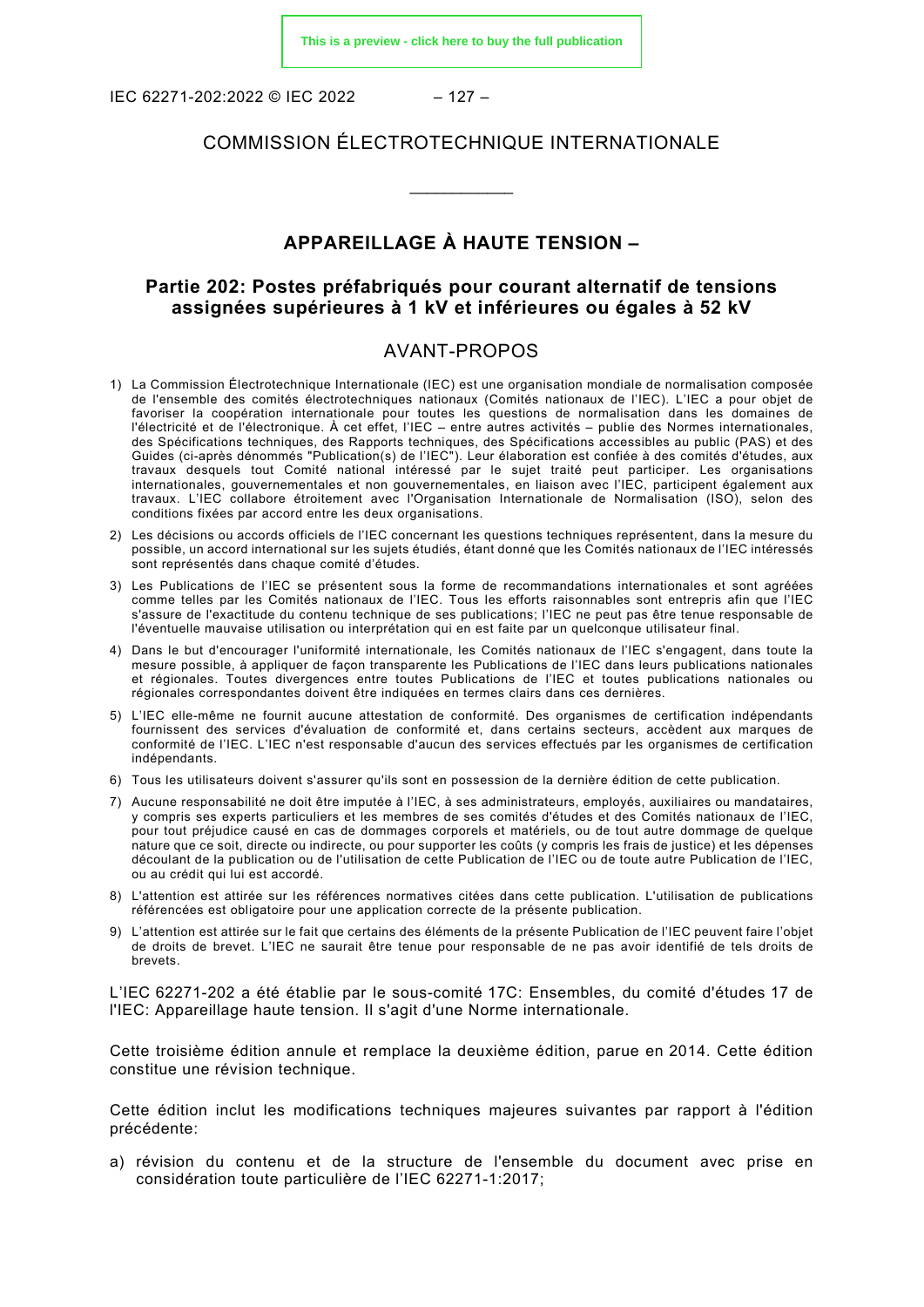– 128 – IEC 62271-202:2022 © IEC 2022

- b) modification du titre et du domaine d'application afin d'inclure les postes préfabriqués de connexion haute tension;
- c) inclusion d'un ECEPD comme composante potentielle d'un poste préfabriqué MT/BT;
- d) au paragraphe 7.2.101, prise en considération nouvelle de l'influence potentielle des éléments environnants sur les performances diélectriques des composants à haute tension comme les appareillages à haute tension et les interconnexions haute tension sous enveloppe non métallique ou sans écran mis à la terre;
- e) nouvelle Annex G informative avec procédure d'essai destinée à évaluer l'effet du rayonnement solaire sur les températures à l'intérieur de l'enveloppe et comment appliquer cette procédure;
- f) nouvelle Annex H informative pour la prise en considération appropriée des conditions d'installation du matériel électronique;
- g) la puissance assignée d'un poste préfabriqué est maintenant définie comme une valeur assignée à trois paramètres. Voir le paragraphe 5.101.1:
- h) introduction de dimensions minimales pour les portes d'accès au poste préfabriqué (6.104.4) et pour la hauteur libre du couloir de manœuvre (6.105.3);
- i) révision/clarification, lorsque cela est nécessaire, des méthodes d'essai (d'échauffement) au courant permanent;
- j) correction de la Figure D.1, qui décrit le facteur de charge du transformateur de puissance immergé dans l'huile minérale à l'intérieur de l'enveloppe.

Le texte du présent document est issu des documents suivants:

| Projet       | Rapport de vote |  |
|--------------|-----------------|--|
| 17C/843/FDIS | 17C/849/RVD     |  |

Le rapport de vote indiqué dans le tableau ci-dessus donne toute information sur le vote ayant abouti à son approbation.

La langue employée pour l'élaboration de cette Norme internationale est l'anglais.

Le présent document a été rédigé selon les Directives ISO/IEC, Partie 2, il a été développé selon les Directives ISO/IEC, Partie 1 et les Directives ISO/IEC, Supplément IEC, disponibles sous [www.iec.ch/members\\_experts/refdocs.](https://www.iec.ch/members_experts/refdocs/) Les principaux types de documents développés par l'IEC sont décrits plus en détail sous [www.iec.ch/standardsdev/publications.](http://www.iec.ch/standardsdev/publications)

Le présent document doit être lu conjointement avec l'IEC 62271-1:2017, à laquelle il fait référence et qui est applicable, sauf spécification contraire. Pour faciliter le repérage des exigences correspondantes, cette norme utilise une numérotation identique des articles et des paragraphes à celle de l'IEC 62271-1:2017. Les modifications à ces articles et paragraphes sont indiquées sous la même numérotation, alors que les paragraphes additionnels sont numérotés à partir de 101.

Une liste de toutes les parties de la série IEC 62271 sous le titre général *Appareillage à haute tension*, se trouve sur le site web de l'IEC.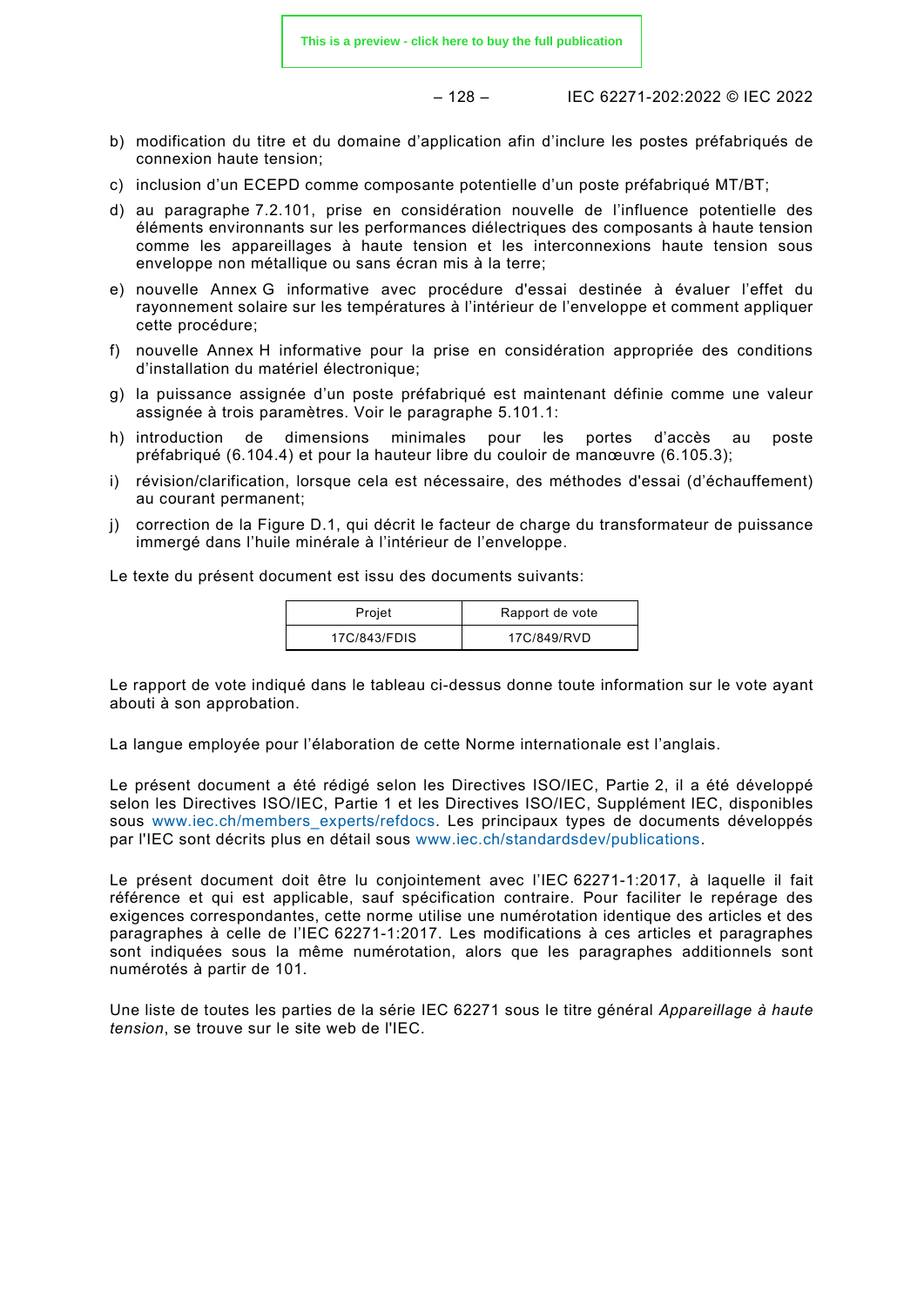IEC 62271-202:2022 © IEC 2022 – 129 –

Le comité a décidé que le contenu du présent document ne sera pas modifié avant la date de stabilité indiquée sur le site web de l'IEC sous [webstore.iec.ch](https://webstore.iec.ch/?ref=menu) dans les données relatives au document recherché. À cette date, le document sera

- reconduit,
- supprimé,
- remplacé par une édition révisée, ou
- amendé.

**IMPORTANT – Le logo "colour inside" qui se trouve sur la page de couverture de cette publication indique qu'elle contient des couleurs qui sont considérées comme utiles à une bonne compréhension de son contenu. Les utilisateurs devraient, par conséquent, imprimer cette publication en utilisant une imprimante couleur.**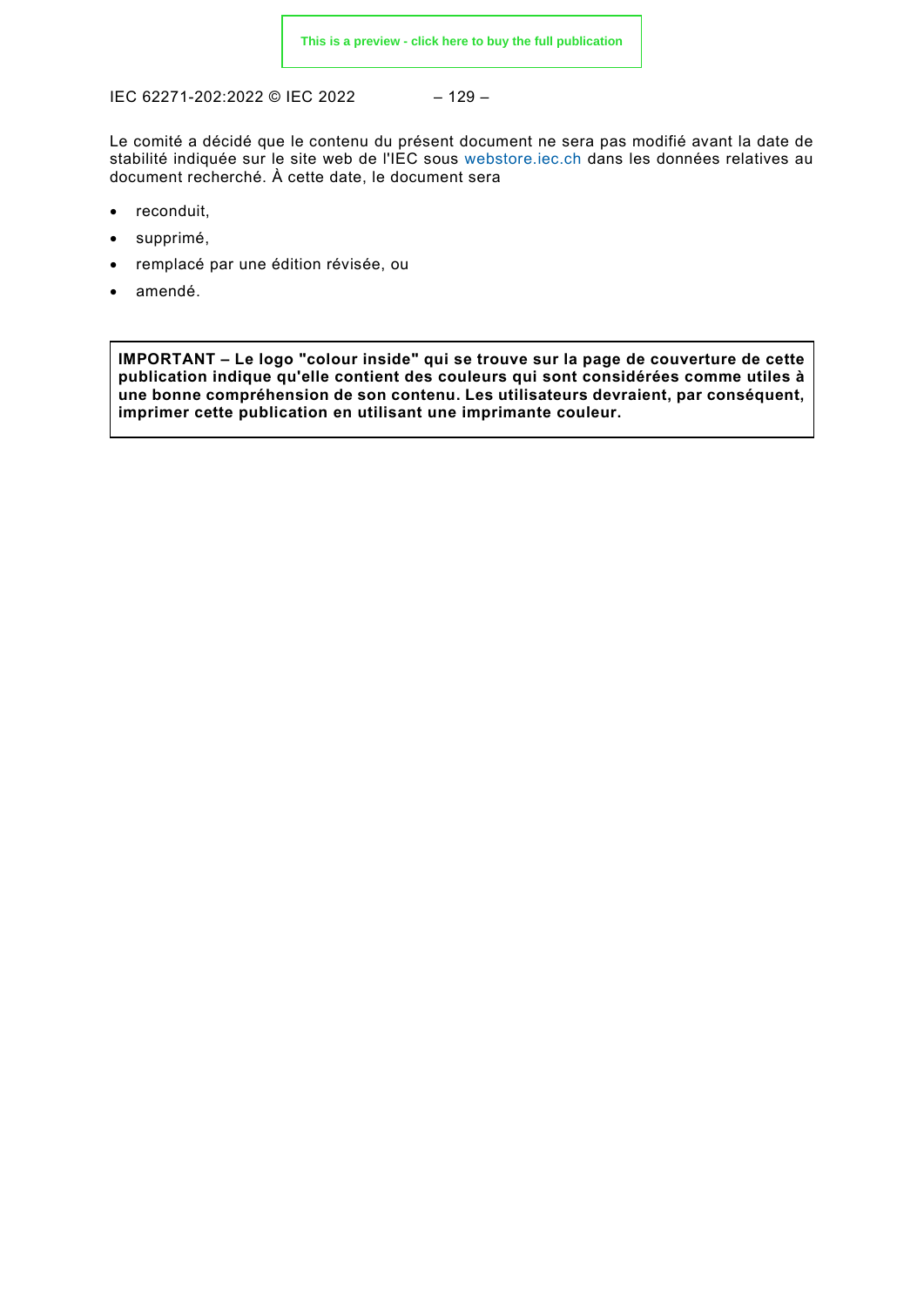$-130 -$  IEC 62271-202:2022 © IEC 2022

#### INTRODUCTION

<span id="page-24-0"></span>Un poste préfabriqué est défini comme un ensemble à haute tension soumis à des essais de type et qui comprend une enveloppe contenant au moins un transformateur de puissance et/ou un appareillage à haute tension et, généralement, la totalité ou certains des composants principaux suivants: appareillage à basse tension, et interconnexions électriques haute tension et basse tension. Le poste préfabriqué peut inclure tous les équipements auxiliaires et de commande nécessaires pour son fonctionnement. L'objet d'un poste préfabriqué est de fournir de l'énergie basse tension à partir d'un réseau haute tension et/ou inversement (poste de transformation haute tension/basse tension) ou de distribuer l'énergie électrique dans un réseau haute tension (poste de connexion haute tension).

Ces postes préfabriqués peuvent se trouver dans des emplacements accessibles au public et il convient que la sécurité des personnes autorisées, mais également du grand public, soit assurée dans les conditions de service spécifiées.

Par conséquent, outre les propriétés spécifiées, les caractéristiques assignées et les procédures d'essai applicables, une attention particulière a été portée aux spécifications relatives à la protection des personnes, tant les exploitants que le grand public. L'utilisation de composants soumis à des essais de type ainsi que la conception et la construction adéquates de l'ensemble contribuent à cette protection. La conception correcte et les performances du poste préfabriqué sont vérifiées au moyen d'essais de type et d'essais individuels de série appropriés décrits dans le présent document, qui incluent les essais d'arc interne (le cas échéant).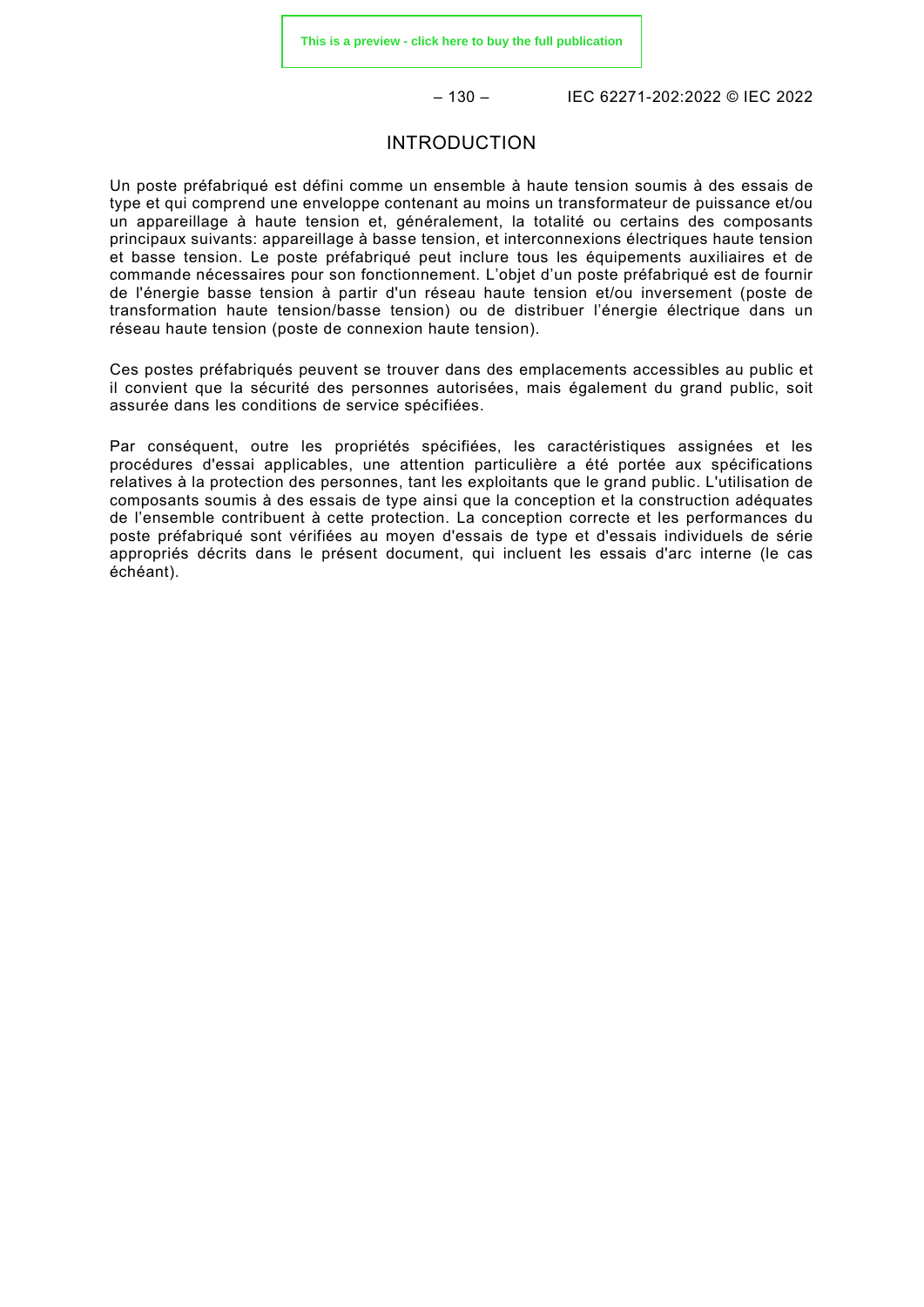IEC 62271-202:2022 © IEC 2022 – 131 –

# **APPAREILLAGE À HAUTE TENSION –**

#### **Partie 202: Postes préfabriqués pour courant alternatif de tensions assignées supérieures à 1 kV et inférieures ou égales à 52 kV**

#### <span id="page-25-0"></span>**1 Domaine d'application**

La présente partie de l'IEC 62271 spécifie les conditions de service, les caractéristiques assignées, les exigences structurelles générales et les méthodes d'essai applicables aux postes préfabriqués haute tension sous enveloppe. Ces postes préfabriqués sont connectés par câble à des réseaux haute tension à courant alternatif avec une tension de service inférieure ou égale à 52 kV et des fréquences de puissance inférieures ou égales à 60 Hz. Ces postes peuvent être manœuvrés de l'intérieur (à aire de manœuvre) ou de l'extérieur (sans aire de manœuvre). Ils sont conçus pour une installation extérieure en des emplacements accessibles au public et ils assurent la protection du personnel.

Ces postes préfabriqués peuvent être situés au niveau du sol ou partiellement ou complètement au-dessous du niveau du sol. Ces derniers postes sont également appelés postes préfabriqués souterrains.

En général, le présent document prend en considération deux types de postes préfabriqués:

- postes préfabriqués de connexion haute tension;
- postes de transformation préfabriqués haute tension/basse tension (élévateur et abaisseur).

Un poste préfabriqué de connexion haute tension est composé d'une enveloppe qui contient généralement les composants électriques suivants:

- appareillage à haute tension;
- équipements et circuits auxiliaires.

Un poste de transformation préfabriqué haute tension/basse tension est composé d'une enveloppe qui contient généralement les composants électriques suivants:

- transformateur(s) de puissance;
- appareillage à haute tension et à basse tension;
- interconnexions haute tension et basse tension;
- équipements et circuits auxiliaires.

Toutefois, les dispositions pertinentes du présent document sont applicables aux conceptions pour lesquelles tous ces composants électriques ne sont pas présents (par exemple, un poste préfabriqué composé d'un transformateur de puissance et d'un appareillage à basse tension).

Les composants électriques énumérés d'un poste de transformation préfabriqué haute tension/basse tension peuvent être intégrés à ce dernier soit comme composants séparés, soit comme un ensemble de type ECEPD conformément à l'IEC 62271-212.

Le présent document couvre uniquement les conceptions qui utilisent une ventilation naturelle. Toutefois, les dispositions pertinentes du présent document sont applicables aux conceptions qui utilisent d'autres moyens de ventilation à l'exception de la puissance assignée du poste préfabriqué et la classe d'enveloppe associée (voir le paragraphe 5.101), des essais au courant permanent (voir le paragraphe 7.5) et de toutes exigences liées à l'échauffement, lesquels nécessiteraient un accord entre le constructeur et l'utilisateur.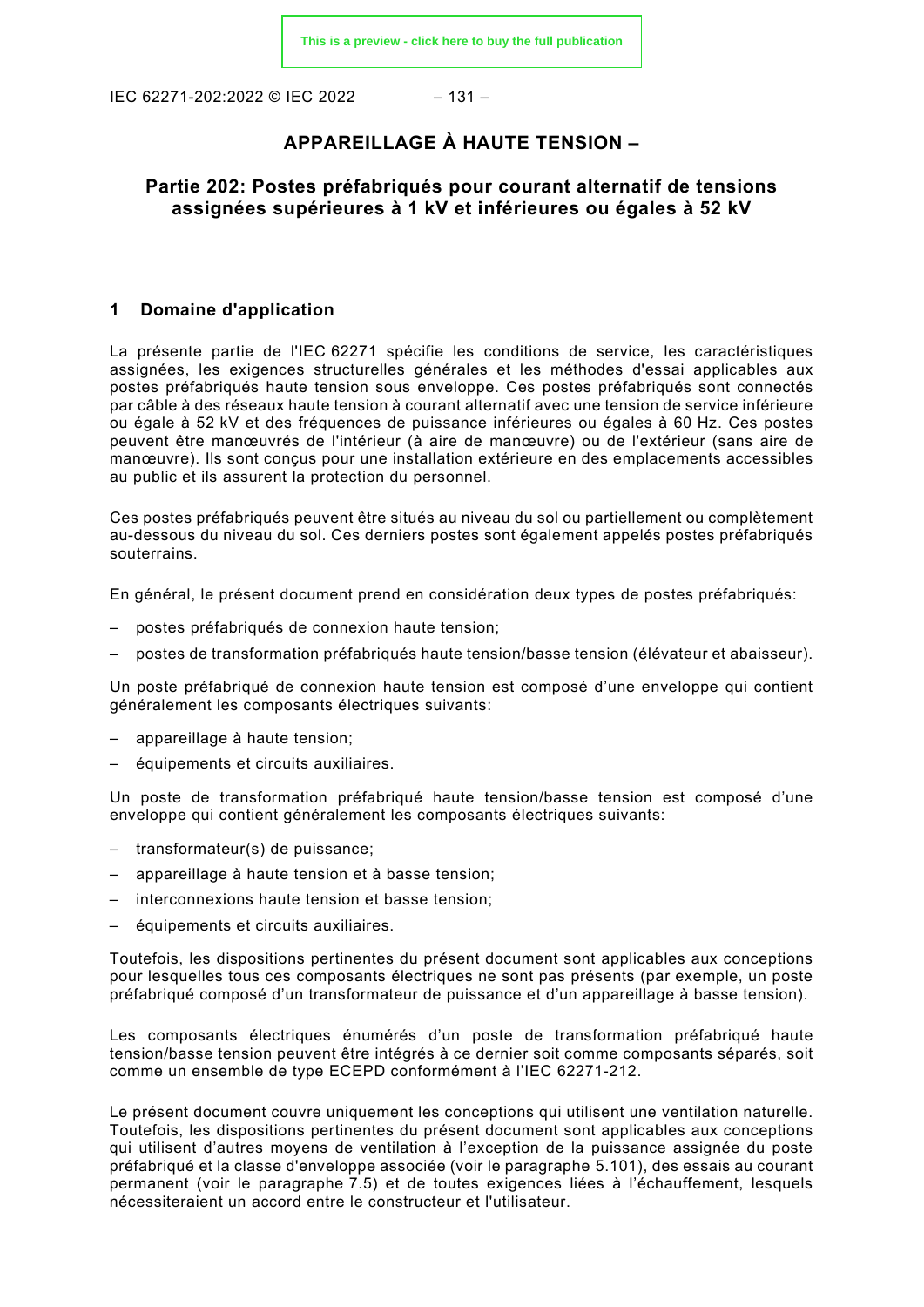– 132 – IEC 62271-202:2022 © IEC 2022

NOTE [1](#page-26-1) L'IEC 61936-1 [1]<sup>1</sup> fournit des règles générales pour la conception et le montage des installations de puissance haute tension. De même, elle spécifie des exigences supplémentaires pour les connexions externes, le montage et l'exploitation sur le lieu d'installation des postes préfabriqués haute tension conformes à l'IEC 62271-202, qui sont considérés comme un élément de ce type d'installation. Les postes haute tension non préfabriqués sont généralement couverts par l'IEC 61936-1 [1].

NOTE 2 Les postes préfabriqués de connexion haute tension peuvent inclure des transformateurs de mesure, conformément à l'IEC 61869 (toutes les parties). Ces postes ne sont pas des postes de transformation préfabriqués haute tension/basse tension.

#### <span id="page-26-0"></span>**2 Références normatives**

Les documents suivants sont cités dans le texte de sorte qu'ils constituent, pour tout ou partie de leur contenu, des exigences du présent document. Pour les références datées, seule l'édition citée s'applique. Pour les références non datées, la dernière édition du document de référence s'applique (y compris les éventuels amendements).

IEC 60050-441, *Vocabulaire électrotechnique international (IEV) – Chapitre 441: Appareillage et fusibles* (disponible à l'adresse www.electropedia.org)

IEC 60050-461:2008, *Vocabulaire électrotechnique international (IEV) – Partie 461: Câbles électriques*

IEC 60068-2-5:2018, *Essais d'environnement – Partie 2-5: Essais – Essai S: Rayonnement solaire simulé au niveau du sol et recommandations pour les essais de rayonnement solaire et le vieillissement aux intempéries*

IEC 60071-1:2019, *Coordination de l'isolement – Partie 1: Définitions, principes et règles*

IEC 60076-1:2011, *Transformateurs de puissance – Partie 1: Généralités*

IEC 60076-2:2011, *Transformateurs de puissance – Partie 2: Échauffement des transformateurs immergés dans le liquide*

IEC 60076-5:2006, *Transformateurs de puissance – Partie 5: Tenue au court-circuit*

IEC 60076-7:2018, *Power transformers – Part 7: Loading guide for mineral-oil-immersed power transformers* (disponible en anglais seulement)

IEC 60076-10:2016, *Transformateurs de puissance – Partie 10: Détermination des niveaux de bruit*

IEC 60076-11:2018, *Transformateurs de puissance – Partie 11: Transformateurs de type sec*

IEC 60076-12:2008, *Transformateurs de puissance – Partie 12: Guide de charge pour transformateurs de puissance de type sec*

IEC 60529:1989, *Degrés de protection procurés par les enveloppes (Code IP)* IEC 60529:1989/AMD1:1999 IEC 60529:1989/AMD2:2013

IEC 60664-1:2020, *Coordination de l'isolement des matériels dans les réseaux d'énergie électrique à basse tension – Partie 1: Principes, exigences et essais*

\_\_\_\_\_\_\_\_\_\_\_

<span id="page-26-1"></span><sup>1</sup> Les chiffres entre crochets renvoient à la Bibliographie.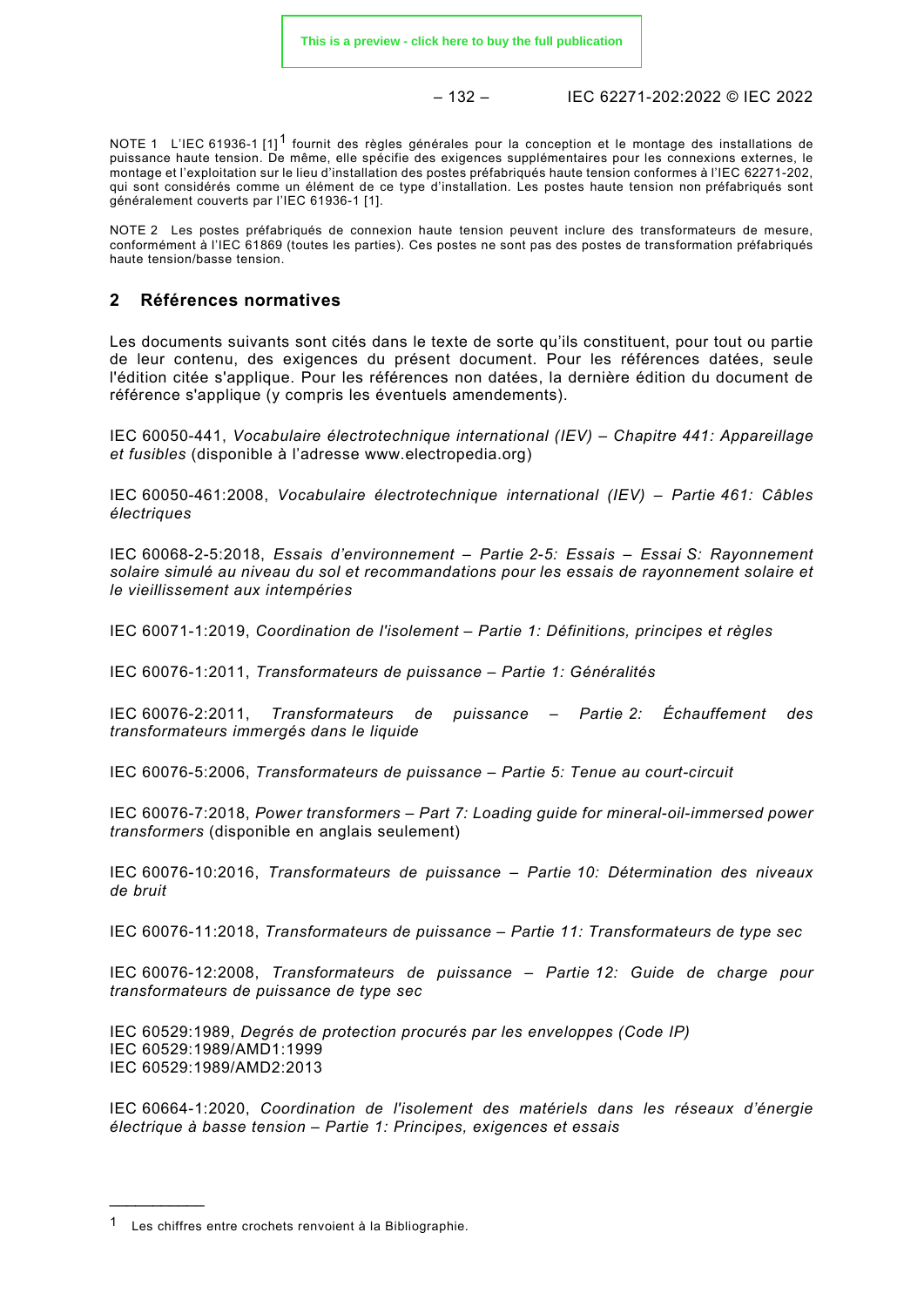IEC 62271-202:2022 © IEC 2022 – 133 –

IEC 60721-1:1990, *Classification des conditions d'environnement – Partie 1: Agents d'environnement et leurs sévérités* IEC 60721-1:1990/AMD1:1992 IEC 60721-1:1990/AMD2:1995

IEC 60721-2-2:2012, *Classification des conditions d'environnement – Partie 2-2: Conditions d'environnement présentes dans la nature – Précipitations et vent*

IEC 60721-2-4:2018, *Classification des conditions d'environnement – Partie 2-4: Conditions d'environnement présentes dans la nature – Rayonnement solaire et température*

IEC 60721-3-4, *Classification des conditions d'environnement – Partie 3-4*: *Classification des groupements des agents d'environnement et de leurs sévérités – Utilisation à poste fixe, non protégé contre les intempéries*

IEC TS 60815-1:2008, *Selection and dimensioning of high-voltage insulators intended for use in polluted conditions – Part 1: Definitions, information and general principles* (disponible en anglais seulement)

IEC 60947-1, *Appareillage à basse tension – Partie 1: Règles générales*

IEC 61180-1:1992, *Techniques des essais à haute tension pour matériels à basse tension – Partie 1: Définitions, prescriptions et modalités relatives aux essais [2](#page-27-0)*

IEC 61439 (toutes les parties), *Ensembles d'appareillage à basse tension*

IEC 61439-1:2020, *Ensembles d'appareillage à basse tension – Partie 1: Règles générales*

IEC 62262:2002, *Degrés de protection procurés par les enveloppes de matériels électriques contre les impacts mécaniques externes (Code IK)*

IEC 62271-1:2017, *Appareillage à haute tension – Partie 1: Spécifications communes pour appareillage à courant alternatif*

IEC 62271-200:2021, *Appareillage à haute tension – Partie 200: Appareillage sous enveloppe métallique pour courant alternatif de tensions assignées supérieures à 1 kV et inférieures ou égales à 52 kV*

IEC 62271-201:2014, *Appareillage à haute tension – Partie 201: Appareillage sous enveloppe isolante solide pour courant alternatif de tensions assignées supérieures à 1 kV et inférieures ou égales à 52 kV*

IEC 62271-212:2016, *Appareillage à haute tension – Partie 212: Ensemble Compact d'Équipement pour Postes de Distribution (ECEPD)*

ISO 1182:2010, *Essais de réaction au feu de produits – Essai d'incombustibilité*

ISO 1716:2018, *Essais de réaction au feu de produits – Détermination du pouvoir calorifique supérieur (valeur calorifique)*

ISO 6508-1:2016, *Matériaux métalliques – Essai de dureté Rockwell – Partie 1: Méthode d'essai*

\_\_\_\_\_\_\_\_\_\_\_

<span id="page-27-0"></span><sup>2</sup> Cette publication a été remplacée partiellement par l'IEC 61180:2016.